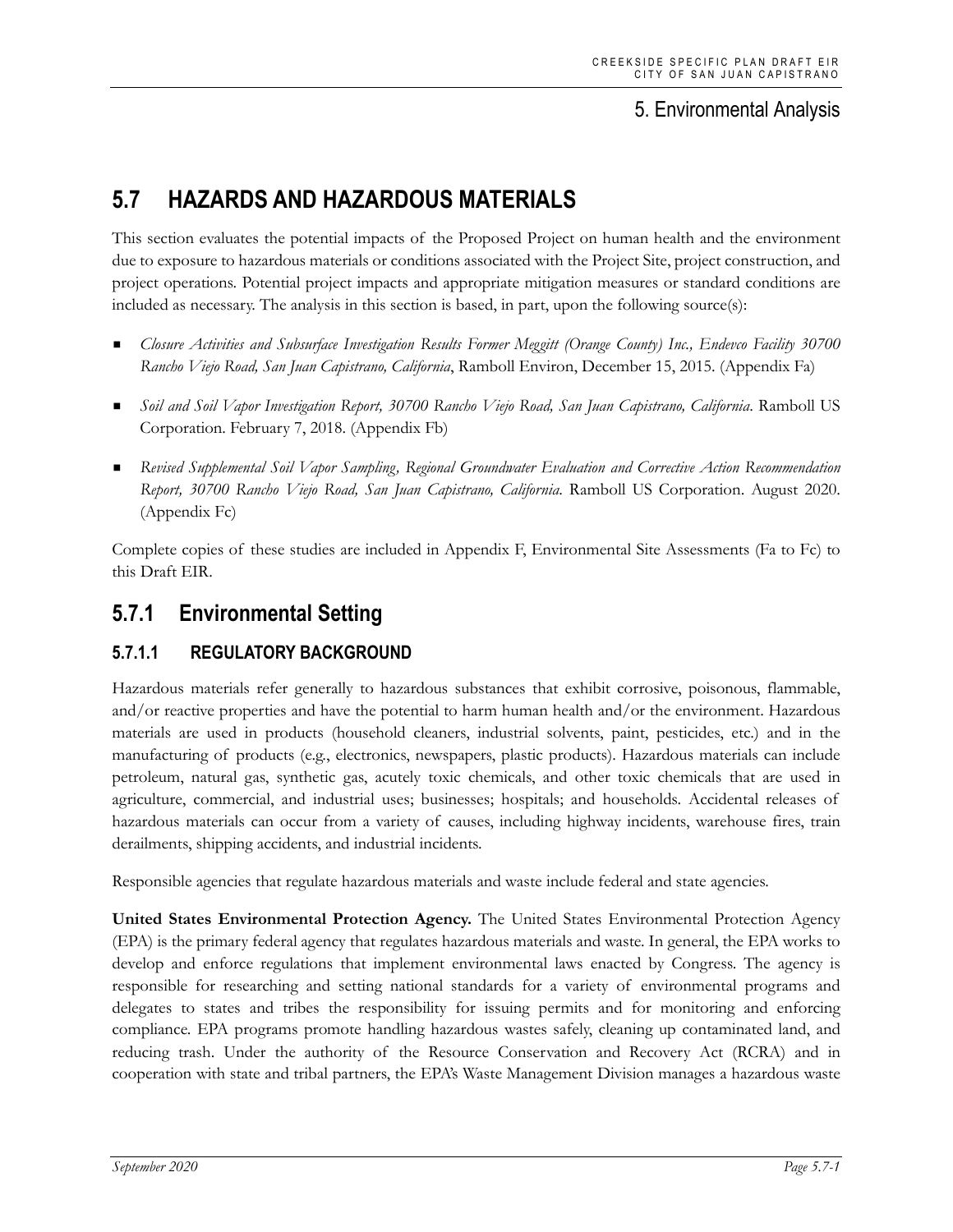program, an underground storage tank program, and a solid waste program that includes development of waste reduction strategies such as recycling.

**California Environmental Protection Agency.** California Environmental Protection Agency (CalEPA) was created in 1991 by Governor's Executive Order. Under the CalEPA umbrella are six boards and departments— Air Resources Board, Department of Resources Recycling and Recovery, Department of Pesticides Regulations, Department of Toxic Substances Control (DTSC), Office of Environmental Health Hazard Assessment, and State Water Resources Control Board—to create a cabinet-level voice for the protection of human health and the environment and to ensure the coordinated deployment of state resources. CalEPA oversees the unified hazardous waste and hazardous materials management regulatory program.

**California Department of Toxic Substances Control.** DTSC is a department of CalEPA, which authorizes DTSC to administer the RCRA program in California to protect people from exposure to hazardous wastes. The department regulates hazardous waste, cleans up existing contamination, and implements regulations to control and reduce the hazardous waste produced in California, primarily under the authority of RCRA and in accordance with the California Hazardous Waste Control Law (California Health and Safety Code, Division 20, Chapter 6.5) and the Hazardous Waste Control Regulations (Title 22, California Code of Regulations [CCR], Divisions 4 and 4.5). Permitting, inspection, compliance, and corrective action programs ensure that people who manage hazardous waste follow state and federal requirements and other laws that affect hazardous waste specific to handling, storage, transportation, disposal, treatment, reduction, cleanup, and emergency planning.

Federal and state statutes as well as local ordinances and plans regulate the use, storage, and transportation of hazardous materials and hazardous waste. These regulations can reduce the danger hazardous substances may pose to people and businesses under normal daily circumstances and as a result of emergencies and disasters.

# **Federal Safety and Health Regulations for Construction**

Title 26, Part 1926 of the Code of Federal Regulations (CFR) establishes standards for general safety and health provisions, occupational health and environmental controls, demolition, toxic and hazardous substances, and other aspects of construction work. For example, it establishes standards for general safety and health, such as development and maintenance of an effective fire protection and prevention program at the job site. It also establishes standards for occupational health and environmental controls, such as for exposure to lead and asbestos.

# **State**

# *California Accidental Release Prevention Program*

California Accidental Release Prevention Program (CalARP) includes the Federal Accidental Release Prevention Program, with certain additions specific to California pursuant to Article 2, Chapter 6.95, of the Health and Safety Code. The purpose of the CalARP Program is to prevent the accidental releases of regulated substances. Businesses using regulated substances exceeding a threshold quantity are evaluated under this program to determine the potential for and impacts of accidental releases. Depending on the potential hazards, business owners may be required to develop and submit a risk management plan.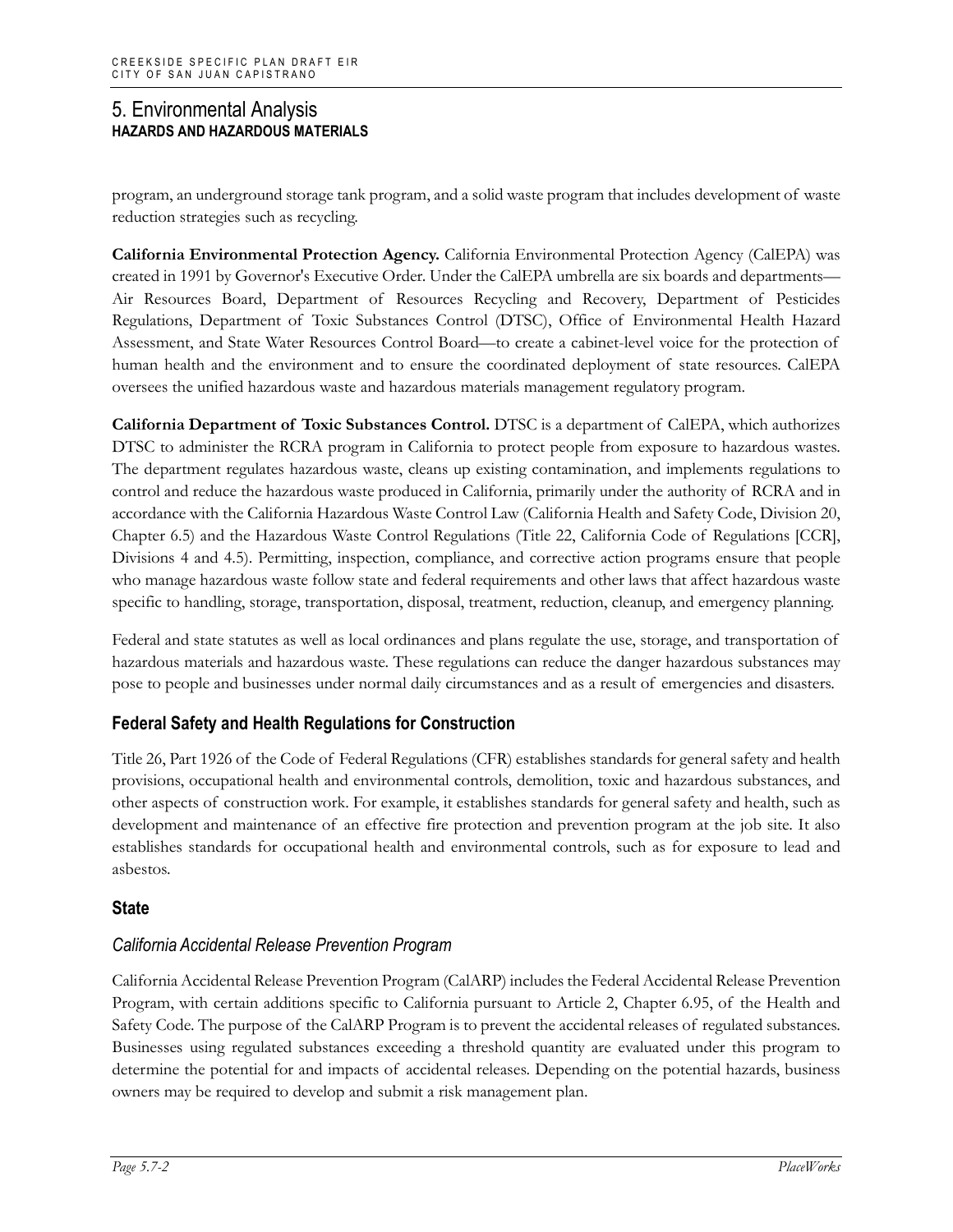# *Business Plan Act*

In recognition of the dangers associated with keeping hazardous substances, the state legislature has enacted several laws regulating the use and transport of identified hazardous materials. California's Hazardous Materials Release Response Plans and Inventory Law, sometimes called the "Business Plan Act," aims to minimize the potential for accidents involving hazardous materials and to facilitate an appropriate response to possible hazardous materials emergencies. The law requires businesses that use hazardous materials to provide inventories of those materials to designated emergency response agencies, to illustrate on a diagram where the materials are stored on-site, to prepare an emergency response plan, and to train employees to use the materials safely.

### *Hazardous Materials Transportation*

Section 31303 of the California Vehicle Code and US Department of Transportation regulations state that hazardous materials being directly transported from one location to another must use routes with the least overall travel time (e.g., major roadways/highways instead of local streets). The California Highway Patrol and California Department of Transportation are the enforcement agencies for hazardous materials transportation regulations. Transporters of hazardous materials and waste are responsible for complying with all applicable packaging, labeling, and shipping regulations.

### *Worker and Workplace Hazardous Materials Safety*

Occupational safety standards in federal and state laws minimize worker safety risks from both physical and chemical hazards in the workplace. California Division of Occupational Safety and Health (Cal/OSHA) is responsible for developing and enforcing workplace safety standards and ensuring worker safety in the handling and use of hazardous materials. Among other requirements, Cal/OSHA obligates many businesses to prepare Injury and Illness Prevention Plans and Chemical Hygiene Plans. The Hazard Communication Standard requires that workers be informed of the hazards associated with the materials they handle. For example, manufacturers must appropriately label containers, Material Safety Data Sheets must be available in the workplace, and employers must properly train workers.

#### *Hazardous Materials in Structures*

Asbestos is regulated as a hazardous air pollutant under the Clean Air Act (CAA) and is also regulated as a potential worker safety hazard under the authority of the federal Occupational Safety and Health Administration. Cal/OSHA considers asbestos-containing building material a hazardous substance when a bulk sample contains more than 0.1 percent asbestos by weight and requires a qualified contractor licensed to handle asbestos. Any activity that involves cutting, grinding, or drilling during building renovation or demolition or relocation of underground utilities could release friable asbestos fibers unless proper precautions are taken.

Lead is regulated as a hazardous material, and inorganic lead is regulated as a toxic air contaminant. Leadcontaining paints, according to Cal/OSHA, are defined as paints reported with any detectable levels of lead by paint chip analysis (8 CCR § 1532.1(d)). When disturbed for construction purposes, these surfaces are subject to Cal/OSHA exposure assessment requirements.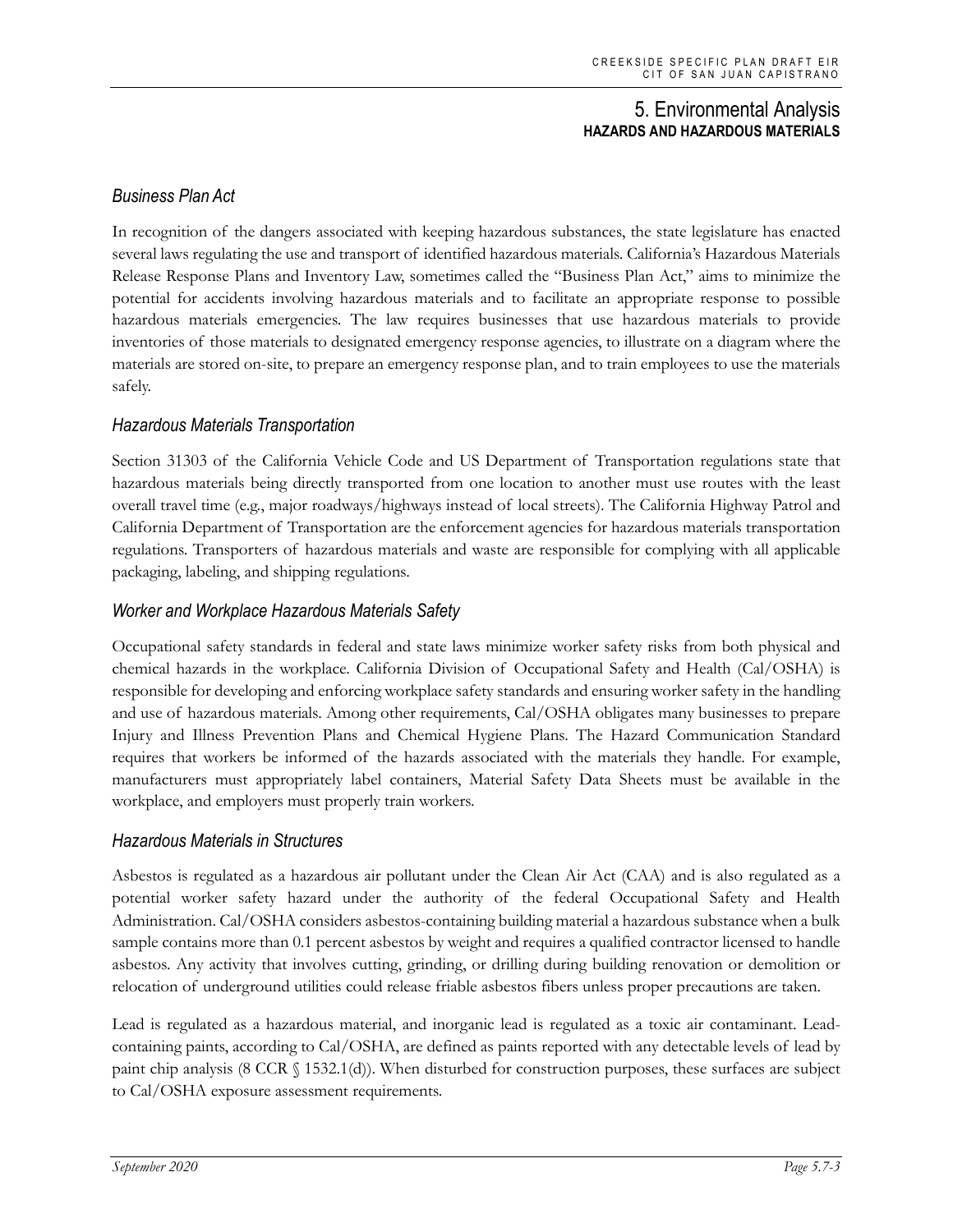Several regulations and guidelines pertain to abatement of and protection from exposure to asbestos-containing materials (ACM) and lead-based paint:

- Lead-based paint
	- 8 CCR Subchapter 4 (Construction Safety Orders), Section 1532.1
	- Title 29 CFR 1926, Subpart D
- Asbestos
	- 8 CCR Subchapter 4, Section 1529
	- 29 CFR 1926, Subpart Z
	- 40 CFR 61, Subpart M

These rules and regulations provide exposure limits, exposure monitoring, respiratory protection, and good working practice for workers exposed to lead and ACMs. In California, ACM and lead-based-paint abatement must be performed and monitored by contractors with appropriate certification from the California Department of Health Services. California Health and Safety Code (HSC) Sections 17920.10 and 105255 require lead to be contained during demolition activities.

Polychlorinated biphenyls (PCBs) were commonly used in the small capacitor in fluorescent light ballasts through 1979. PCB regulations are included in 40 CFR 761, which requires the material to be incinerated. The entire lighting fixture does not need special handling and disposal as long as the ballast (electrical box) is not leaking. The nonleaking ballasts can be removed and recycled or disposed of properly.

#### *Hazardous Waste Control*

HSC, Division 20, Chapter 6.5, and 22 CCR, Division 4.5, Environmental Health Standards for the Management of Hazardous Waste, address how hazardous waste must be handled, stored, transported, treated, and disposed. They provide an effective process for hazardous waste management planning at the local level to ensure adequate handling, storing, transporting, treating, and disposing of hazardous materials.

# **Regional**

#### *Asbestos Emissions from Demolition/Renovation Activities*

South Coast Air Quality Management District (SCAQMD) Rule 1403, Asbestos Emissions from Demolition/Renovation Activities, provides requirements for limiting asbestos emissions from building demolition and renovation activities.

#### *Local Hazard Mitigation Plan*

The Orange County Hazard Mitigation Plan (HMP) was approved by the Federal Emergency Management Agency in November 2015. The HMP is a multi-jurisdiction plan developed jointly between the County of Orange; cities in Orange County; and the Orange County Fire Authority (OCFA), a joint powers authority. The HMP focuses on mitigating all natural hazards impacting unincorporated areas of the county as well as Countyand OCFA-owned facilities. The City of San Juan Capistrano is a member of the Orange County Emergency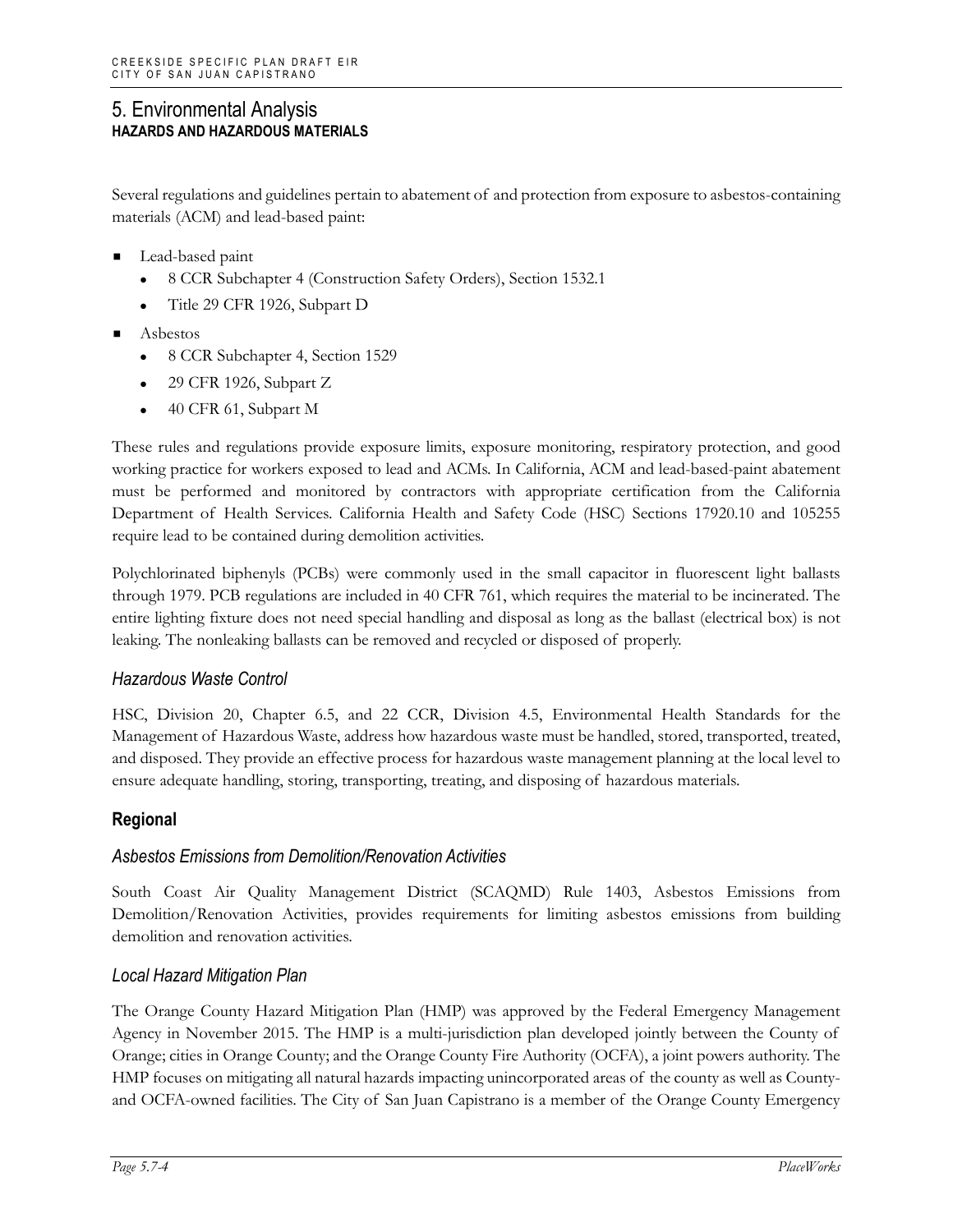Management Organization, which is a standing subcommittee of the Orange County Operational Executive Board, tasked with developing and reviewing plans across the county to ensure consistency.

# **Local**

# *City of San Juan Capistrano Municipal Code*

Municipal Code, Title 4, Chapter 1, Emergency Preparedness, provides for the preparation and carrying out of plans for the protection of persons and property in the event of an emergency, the direction of the Emergency Organization, and the coordination of emergency functions.

### *City of San Juan Capistrano General Plan*

The General Plan Safety Element includes goals and policies aimed at protecting the community from natural and human-related hazards. Applicable policies include:

#### **Safety Goal 2. Protect the community from hazards related to air pollution, nuclear power production, hazardous materials, and ground transportation.**

- **Policy 2.3.** Coordinate with responsible federal, state, and county agencies to minimize the risk to the community from the use and transportation of hazardous materials through the City.
- **Policy 2.4.** Reduce the per capita production of household hazardous waste in San Juan Capistrano in concert with the County of Orange plans for reducing hazardous waste.

# **5.7.1.2 EXISTING CONDITIONS**

The 15.3-acre parcel (APN 650-111-15) of the Project Site is developed with an approximately 125,000-squarefoot industrial building, formerly operated as a measurement instrumentation manufacturing facility by Meggitt. The single-story building housed production, storage, and office operations. Other smaller structures on the site consisted of a hazardous materials storage structure and an outdoor storage area.

The southern portion of the main building and associated parking area were developed in 1973 by Endevco for measurement instrument manufacturing. Before that, the Project Site consisted of undeveloped land and agricultural uses (orchards) from at least the 1930s. In 1982 the northern portion of the main building was constructed, and Meggitt purchased Endevco in 1992. In 2010 the operating name of the company was changed from Endevco to Meggitt.

Meggitt vacated the site in September 2013, and the Project Site has remained vacant since then. The elevation of the main parcel ranges from approximately 319 feet near the eastern boundary to 228 feet near the western parcel boundary. The 15.3-acre parcel is accessed from Rancho Viejo Road along the western boundary and Malispina Road along the northern boundary. The access driveways are surfaced with asphalt and lead to asphalt-paved parking areas in the northern, eastern, and western parts of the parcel. The area surrounding the main building is landscaped with ornamental grass and trees and a hillside with native vegetation is located on the eastern portion of the site. There are no surface water bodies on-site.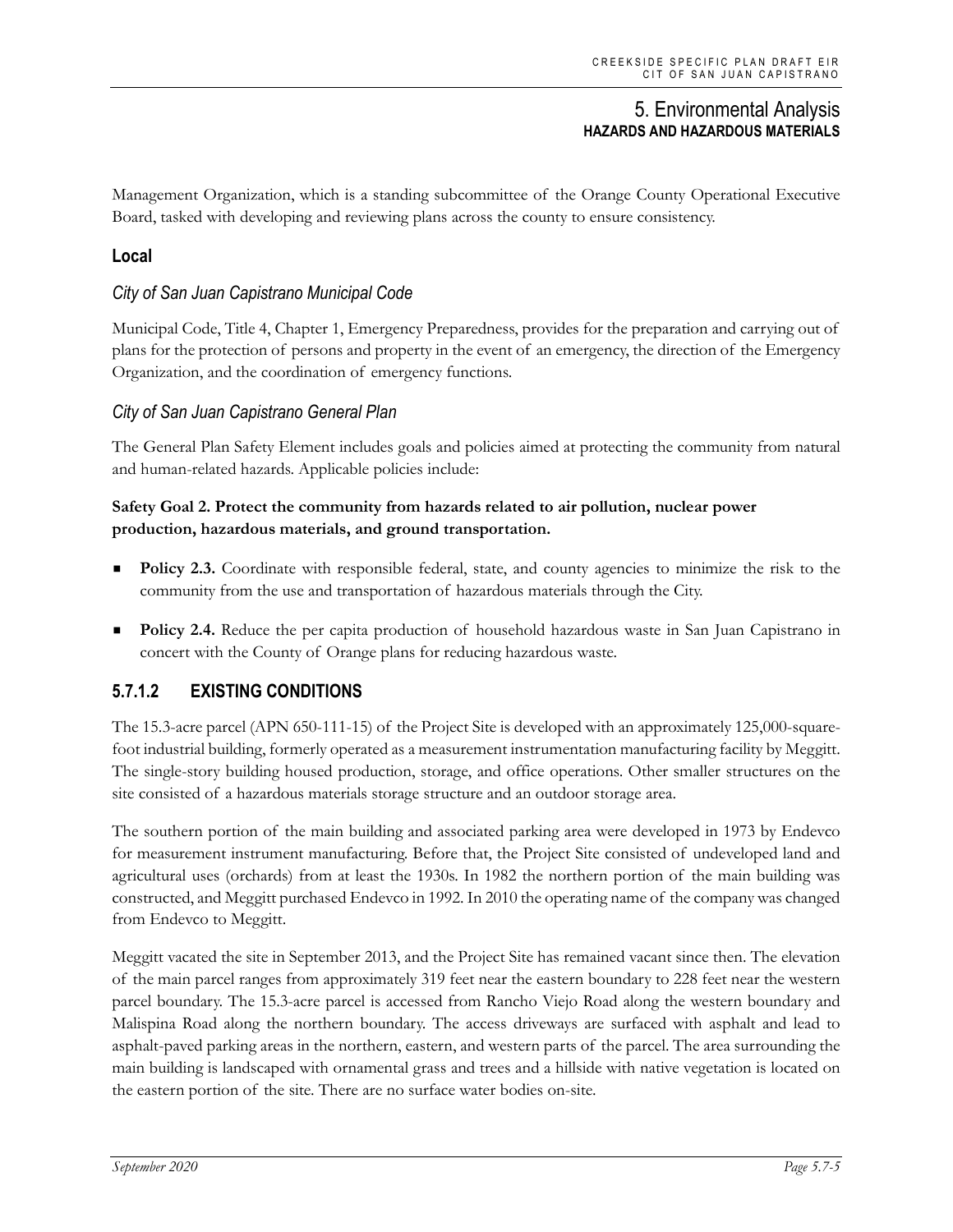The Project Site is underlain by well-bedded siltstone, silty sandstone, and silty claystone of the Capistrano Formation. In addition, recompaction of native soils and imported fill materials underlies the developed portion of the Project Site. The soils used in the compacted fill consisted of clay, clayey sand, clayey silt, and clayey siltstones. Soil characteristics include slightly moist to moist, predominantly fine-grained soils with minor lenses of sand and gravel from the surface to approximately 17 feet below ground surface (bgs). The fine- grained soil is described primarily as sandy silt, silt, clayey silt, silty clay, and clay (Ramboll 2015).

# **Closure Activities and Subsurface Investigation Results (Ramboll Environ December 2015)**

# *Hazardous Waste Tank System Closure*

Prior to closing the manufacturing operation, various operational closure activities were performed at the Project Site. All processing equipment was cleaned and removed, and hazardous materials and wastes were removed. Following completion of closure activities, a "Hazardous Waste Tank System Closure Certification Report" (July 2015) was prepared by AECOM, a consultant retained by Meggitt to document the completion of closure activities for the Permit by Rule (PBR) Hazardous Waste Tank System. The closure report indicated that hazardous wastes generated in manufacturing areas were treated by the tank system under a Fixed Treatment Unit PBR tiered permit issued by the Orange County Health Care Agency (OCHCA). The system was located primarily in the wastewater room on the eastern side of the facility and consisted of a neutralization tank, a holding tank, and an evaporator. In this closure report, AECOM certified completion of required closure activities, and the closure report was submitted to the DTSC and the Environmental Health Division of OCHCA, a local certified unified permitting agency. However, DTSC requested additional investigation before the closure is granted.

# *Phase I ESA (Ramboll Environ April 2013)*

A Phase I Environmental Site Assessment was prepared for the Project Site in April 2013 (2013 Phase I). The 2013 Phase I indicated that Meggitt manufactured and assembled dynamic measurement instrumentation for vibration, shock, and pressure measurements at the site during its occupancy. The site survey conducted as part of the 2013 Phase I identified one three-stage subsurface clarifier and one four-stage subsurface clarifier along the eastern exterior of the main building. The clarifiers were used to remove solids from processed wastewater prior to discharge to the sanitary sewer. Several process sumps were used to convey wastewater to the wastewater neutralization system and the wastewater evaporator (PBR unit, discussed above).

Other observations included plugged floor drains, two sumps in the hazardous material/hazardous waste structure along the eastern exterior of the site, and air compressor condensate that had been discharged to the ground surface in an adjacent planter. Facility personnel also reported that two vapor degreasers, which formerly contained 1,1,1-TCA, were operated in the production area. Based on these findings, a subsurface investigation was recommended by the 2013 Phase I.

# *Phase II Subsurface Investigation and Excavation Report (Ramboll Environ October 2013)*

The 2013 Phase II subsurface investigation addressed the clarifiers, the wastewater neutralization and evaporator area (the PBR unit discussed above), the sewer line, the air compressor discharge area, the former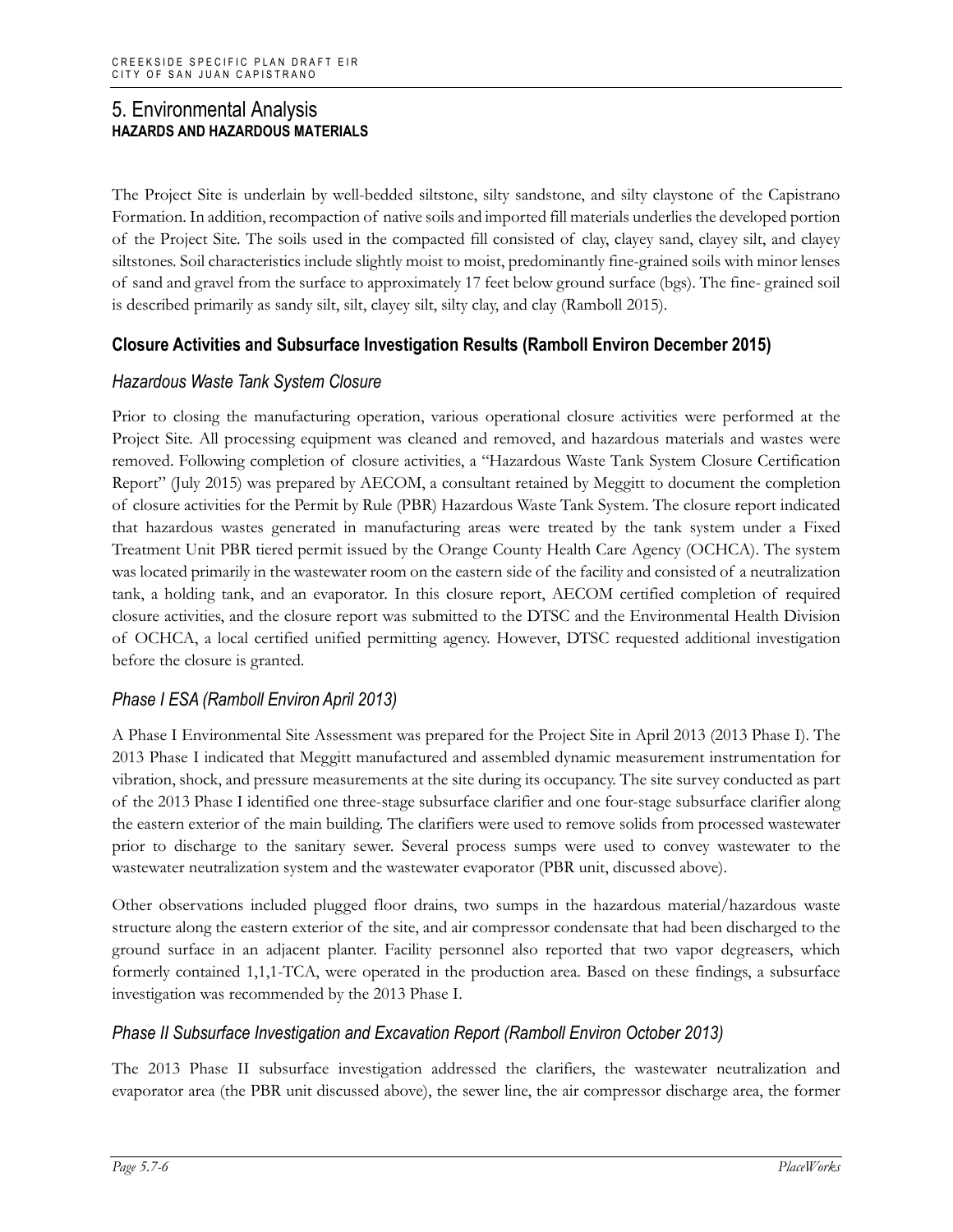vapor degreasers, the outdoor dust collection area, the outdoor storage area, and the outdoor hazardous materials/hazardous waste storage area that were identified in the 2013 Phase I.

The 2013 Phase II investigation collected soil gas samples from 16 soil vapor probes (at 5 feet bgs), soil samples from 12 soil borings, and 1 fluid sample from each of the 2 clarifiers. Soil gas samples were analyzed for volatile organic compounds (VOCs). Soil samples were analyzed for a variety of constituents depending upon the location, including risk based target concentration (RBTC) ("TPH, full range"), metals, and pH. The two fluid samples from the clarifier were also analyzed for VOCs, TPH-full range, metals, and pH. The results found slightly elevated concentrations of lead and TPH but at concentrations below regulatory thresholds at two localized areas in soil, and soils from these areas were excavated as a conservative measure. Soils were also excavated from the air compressor area. Post-excavation soil sampling analytical results indicated that concentrations of lead and TPH did not exceed the screening threshold of 80 mg/kg and OCHCA screening threshold, respectively.

The 2013 Phase II compared concentrations of compounds detected in soil vapor and soil to published regulatory guidance or criteria:

- VOCs in soil vapor samples were compared to calculated DTSC-modified USEPA Regional Screening Levels (RSLs) or USEPA RSLs for residential or commercial air using a default attenuation factor of 0.001 for future residential or existing commercial buildings.
- TPH in soil samples were compared to OCHCA screening thresholds.
- Metals in soil samples were compared to published DTSC-modified USEPA RSLs or USEPA RSLs for residential and commercial/industrial use properties.
- There are no established regulatory thresholds for pH. Most pH values were relatively neutral (6.16 to 7.87), with the exception of pH values measured in SB-8 (4.42 and 4.11), which were more towards the acidic end of the pH range. However, this area with lower pH value than the rest of the Project Site was small and no chemicals of concern were noted in that area that would be impacted by decreases in pH.

Although a number of VOCs were detected in some of the soil vapor samples at low concentrations, none of the detected VOC concentrations exceeded the applicable calculated DTSC-modified USEPA RSLs or USEPA RSLs, with the exception of chloroform in one sample. In that sample, the detected concentration of chloroform exceeded the calculated DTSC-modified USEPA RSL or USEPA RSL for chloroform for a future residential scenario but was below the calculated DTSC-modified USEPA RSL or USEPA RSL for chloroform in a commercial scenario.

Following limited soil removal activities in the two areas where slightly elevated concentrations of lead and TPH were detected in soil, described above, TPH concentrations in soil did not exceed OCHCA screening thresholds, and lead concentrations did not exceed the US EPA RSL threshold of 80 mg/kg for residential property, which is based on a DTSC model that is protective of exposure to children. This means that the soil is considered safe in accordance with residential standard for lead that have been adopted to ensure the protection of human health.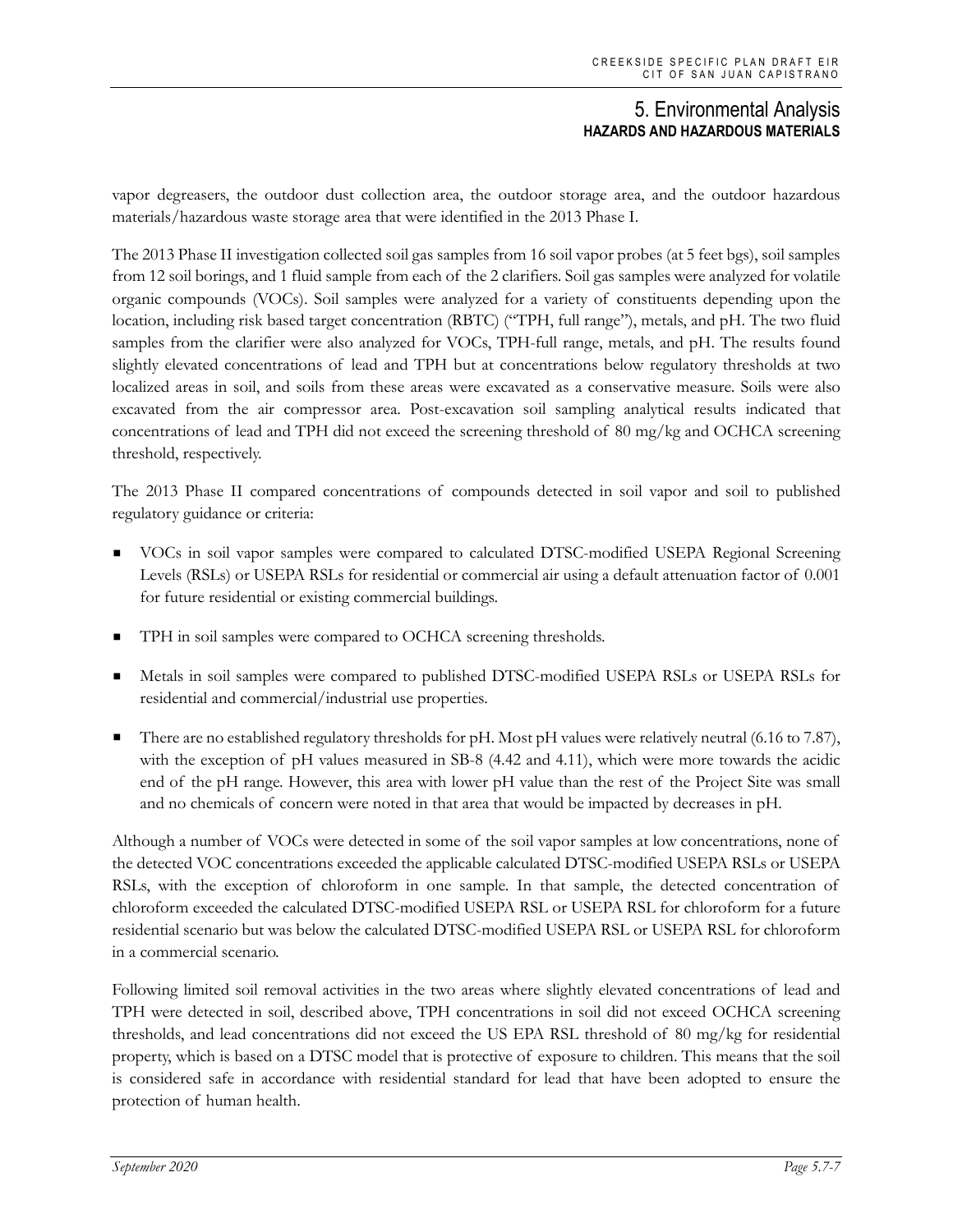Following limited soil removal activities, arsenic was the only metal that was detected in soil at concentrations above its respective RSL. Arsenic was reported at concentrations ranging from 1.4 mg/kg to 9.2 mg/kg in samples collected across the site. Arsenic is a naturally occurring metal in soil and tends to be present in native California soils at concentrations that exceed applicable regulatory thresholds. Since reported concentrations of arsenic onsite is within the average background level for Southern California (up to 12 mg/kg), it indicates that no release onsite has occurred. Therefore, there are no anticipated human health impacts from the presence of arsenic onsite. The 2013 Phase II investigation reviewed three sources to determine the range of arsenic concentrations in California soils. One source detected the average concentration of arsenic in California soils to be 3.5 mg/kg—with a minimum detection of 0.6 mg/kg and a maximum detection of 11.0 mg/kg in the samples collected for this study. The second source detected naturally occurring arsenic in California soils at concentrations ranging from 0.3 mg/kg to 69 mg/kg. The third source, a study specific to Southern California soils and based on statistical analysis of a large data set from school sites in Los Angeles County, gave an upperbound background arsenic concentration of 12 mg/kg. The 2013 Phase II investigation determined that detected concentrations of arsenic are consistent throughout the soil throughout the site. The presence of arsenic in the soil samples is not of significant environmental concern at the site, because detected concentrations were within typical background concentrations of arsenic in native California soils.

# *Conclusions*

The 2015 Closure Activities and Subsurface Investigation Results concluded that although historical operations conducted by Meggitt during its tenure at the Project Site may have resulted in the measured detections of VOCs, TPH, and metals in the soil vapor and soil samples, impacts are less than significant and do not reflect any risks to human health. All detected concentrations of VOCs, TPH, and metals were below applicable regulatory thresholds, with the exceptions of 1) chloroform in soil gas, which was detected in one sample at a concentration that exceeded the applicable residential land use threshold by 0.02 micrograms/liter ( $\mu$ g/l) but was below the applicable commercial/industrial land use threshold, and 2) arsenic in soil, which was detected at concentrations within typical background concentrations of arsenic in native California soils. Chloroform detection was later found not to be of a concern by DTSC as it was not detected in any other investigations; therefore, it was considered an anomalous. In addition, in the two areas of the Project Site where slightly elevated concentrations of lead and TPH were detected in soil, soils were excavated as a conservative measure and post-excavation soil samples indicated that concentrations of lead and TPH did not exceed the screening threshold of 80 mg/kg and OCHCA screening threshold, respectively, and do not cause a risk to human health.

Based on the findings of the Closure Report, the 2013 Phase I, and the results of the subsurface investigation, closure of the PBR unit was recommended, indicating that impacts to the subsurface at the site were not at concentrations that would require further investigation and/or remediation. However, following the review of the Closure Report, DTSC identified data gaps and requested additional investigation of the site in 2017.

# **Soil and Soil Vapor Investigation Report (Ramboll February 7, 2018)**

A supplemental soil and soil vapor investigation were performed in 2017 at the request of DTSC to evaluate areas/depths that had not been addressed during the 2013 subsurface investigation. The 2017 investigation focused on the areas most likely to be impacted by previous site operations (i.e., adjacent to the sewer line,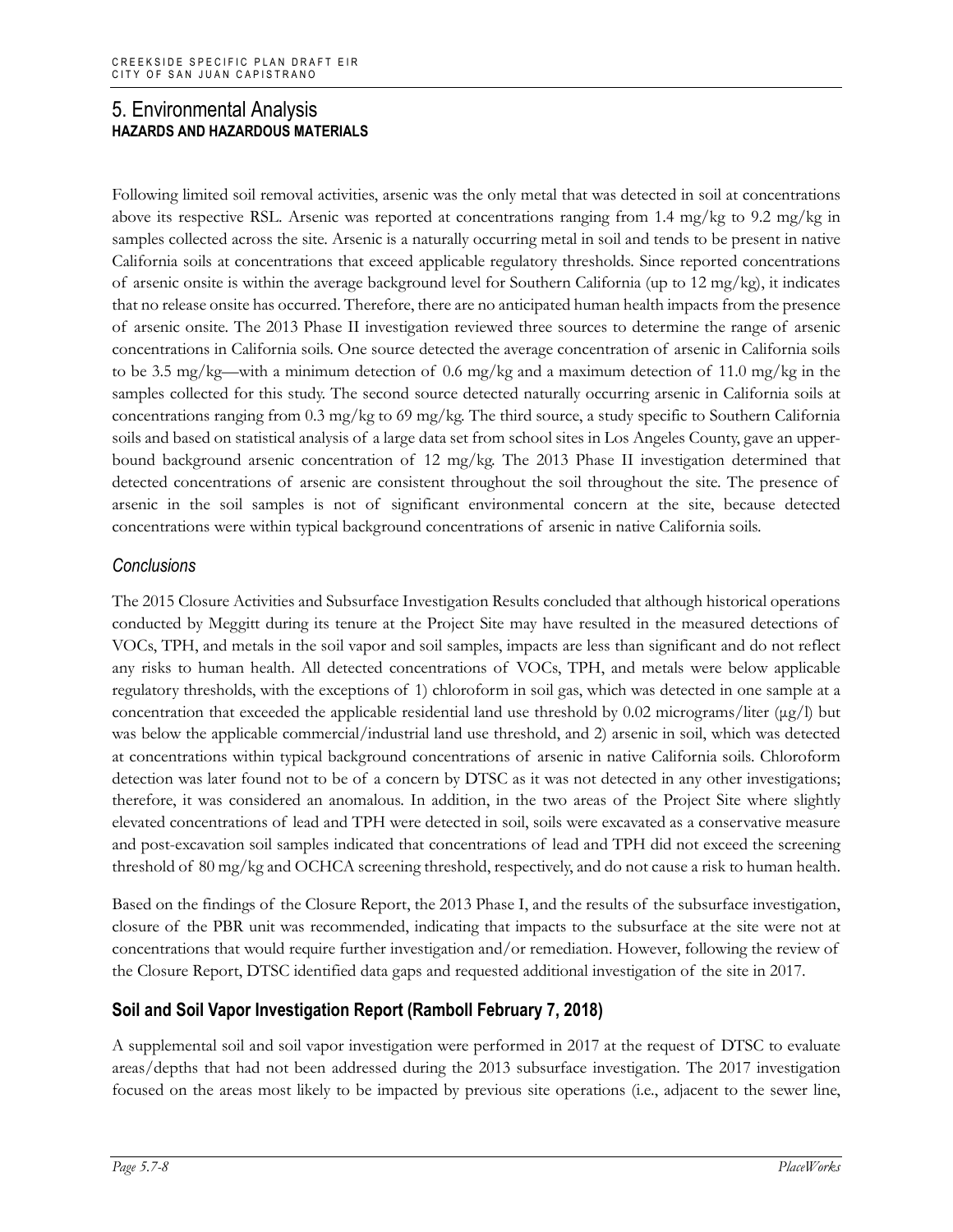clarifier, former neutralization tank area, and wastewater treatment room) indicated that detected chemicals of concern (COCs) from soils samples and soil vapor samples were below their respective unrestricted and commercial/industrial default screening levels, except for the soil vapor samples from the area adjacent to the wastewater treatment room. All VOCs were detected below their respective commercial/industrial threshold at 5-foot from the area adjacent to the wastewater treatment room except for 1,4-dioxane concentrations that showed 1.69 μg/l in the primary sample, exceeding its regulatory threshold of 1.6 μg/l. However, in the duplicate sample, the value was 1.13 μg/l, below its regulatory threshold. Additionally, 1,4-dioxane concentrations decreased with increasing depth, showing 0.762 μg/l at 15 feet bgs. Therefore, it was concluded that unrestricted default screening levels (compared to a screening value of) 1,4-dioxane is localized to shallow soils and does not represent an environmental concern. The tetrachloroethylene (PCE) concentration at 15 feet bgs was more than two times the PCE screening level 5 feet bgs. Therefore, a site-specific modeling was conducted to develop a risk based target concentration (RBTC) at 15 feet and found that the detection is limited to very localized area and the PCE detections correspond to the lower end of the risk management range. The 2018 Soil and Soil Vapor Report concluded that the Project Site is suitable for commercial/industrial use and requested regulatory closure to DTSC. However, while DTSC concurred that vapor intrusion was not a concern at the Project Site, they requested lateral and vertical delineation of the soil vapor in the wastewater treatment room because it is unknown if PCE impacts continue with increasing depth or extend to soil and/or groundwater.

Additional soil investigations were conducted on May 22, 2018, and May 24, 2018, where two step-out borings were collected; one inside the wastewater treatment room and one just outside the wastewater treatment room. The result indicated that all detected VOCs were below their respective commercial/industrial screening levels at 5 feet. PCE detections at 5 feet exceeded the 5-foot unrestricted default screening level but at 15 and 24 feet were below the calculated site-specific RBTC. Considering the limited extent of PCE impacts, the decreasing PCE concentrations with increasing depth at step-out soil sample outside of the wastewater treatment room, the continuous fine-grained lithology underlying the Project Site, the fact that the Project Site is mapped as not being within the designated groundwater basin, and groundwater not being encountered at 100 feet bgs, the report concluded that the groundwater is unlikely to have been impacted due to historical site activities. Therefore, a site closure request for commercial/industrial closure was submitted to DTSC in November 2018.

# **Phase II Screening Investigation (GSI Environmental March 2019)**

2019 Phase II investigation activities were conducted between January 21 and February 5, 2019. To address DTSC concerns for groundwater quality and lateral and vertical soil and soil vapor characterization, three exterior groundwater monitoring wells with soil vapor probes were installed at five depths (10, 30, 50, 70, and 100 feet bgs). Groundwater was encountered at 40 and 35 feet bgs at borings E-4 and E-5, respectively, southwest of the building. In addition, seven interior soil borings with soil vapor probes were installed at 6 and 15 feet bgs inside the main building.

Twelve soil borings (seven interior and five exterior) were drilled to assess the potential presence of contaminants at the Site. Interior soil samples were collected from approximately 6 and/or 15 feet bgs. Exterior soil samples were collected from approximately 10, 30, 50, 70, 100, and/or 140 feet bgs. Additional samples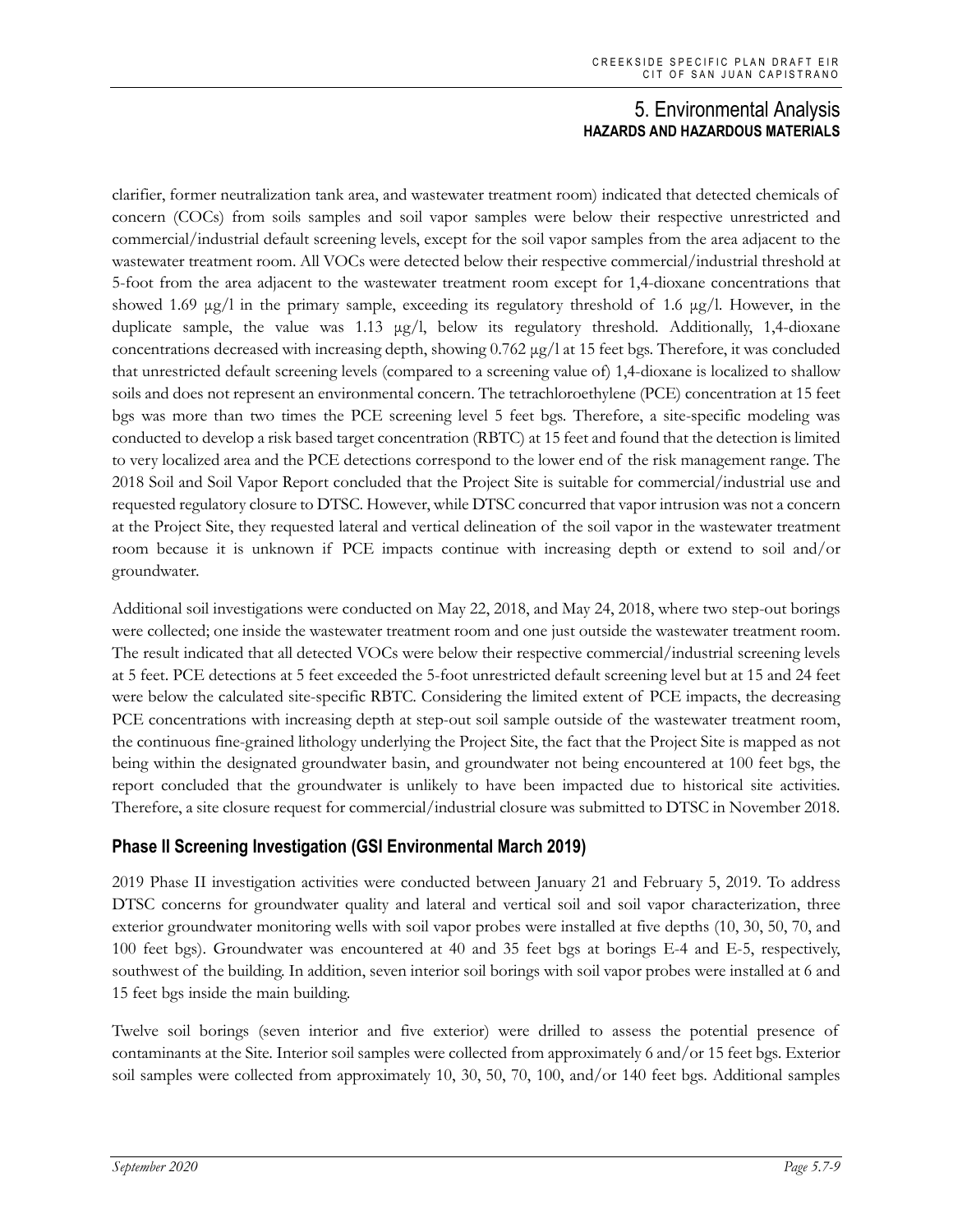were collected at exterior location E-1 at approximately 160, 180, and 200 feet bgs. In total, 37 soil samples were screened for the presence of VOCs.

Soil vapor samples were collected from 10 borings. Soil vapor probes at interior locations were installed at approximately 6 and/or 15 feet bgs. Soil vapor probes at exterior locations E-1 and E-2 were installed approximately 10, 30, 50, 70, 100, and/or 140 feet bgs and at exterior location E-4 at 5, 10, 13 feet bgs. Samples were analyzed for VOCs.

Groundwater screening samples were collected from two locations (E-4 and E-5) at depths between 30 and 35 feet bgs. A temporary well was constructed to conduct the sampling.

### *Investigation Results*

Soil lithology and soil and soil vapor analytical results were compared to risk-based screening levels, including CalEPA, DTSC-modified screening levels, US EPA RSLs, and California State Water Resources Control Board maximum contamination levels (MCL).

Observations of lithology documented during drilling indicates that the Project Site is generally underlain by silt and lean clay with occasional units containing larger percentages of fine sand. Perched groundwater was encountered at approximately 40 and 35 feet bgs at borings E-4 and E-5, respectively.

#### *Soil Analytical Results*

Several VOCs were detected above their respective laboratory reporting limits but below their respective residential screening levels—1,1-dichloroethane (1,1-DCA), 1,1-dichloroethene (1,1-DCE), Freon 12, naphthalene, tetrachloroethene (PCE), 1,1,1-trichloroethane (1,1,1-TCA), vinyl chloride (VC), benzene, toluene, ethylbenzene, and xylene (BTEX). All other constituents were below their respective laboratory reporting limits.

At boring E-2, VC was reported at 15.7 micrograms per kilogram  $(\mu/kg)$  at 70 feet bgs, that is, above its residential screening level; however, VC concentrations from the samples above and below this depth were below laboratory reporting limits. VC was only detected in soil sample collected from 70 feet bgs and the samples collected closer to the surface were nondetectable indicating that VC is not a vapor intrusion risk. Additionally, VC was nondetectable in the soil vapor samples.

Benzene concentrations at boring E-1 increased with depth; however, all reported benzene concentrations were below residential screening levels.

#### *Soil Vapor Analytical Results*

VOCs detected above laboratory reporting limits in soil vapor include benzene, 1,1-DCA, 1,1-DCE, and 1,1,1- TCA. The analytical results of soil vapor samples were compared to risk-based screening levels to evaluate the extent of potential impacts at the Project Site. US EPA RSLs and DTSC-modified screening levels for soil vapor were selected in accordance with recommendations from DTSC human health risk assessment (HHRA) Note 3. No constituent was detected above its respective residential soil vapor screening level.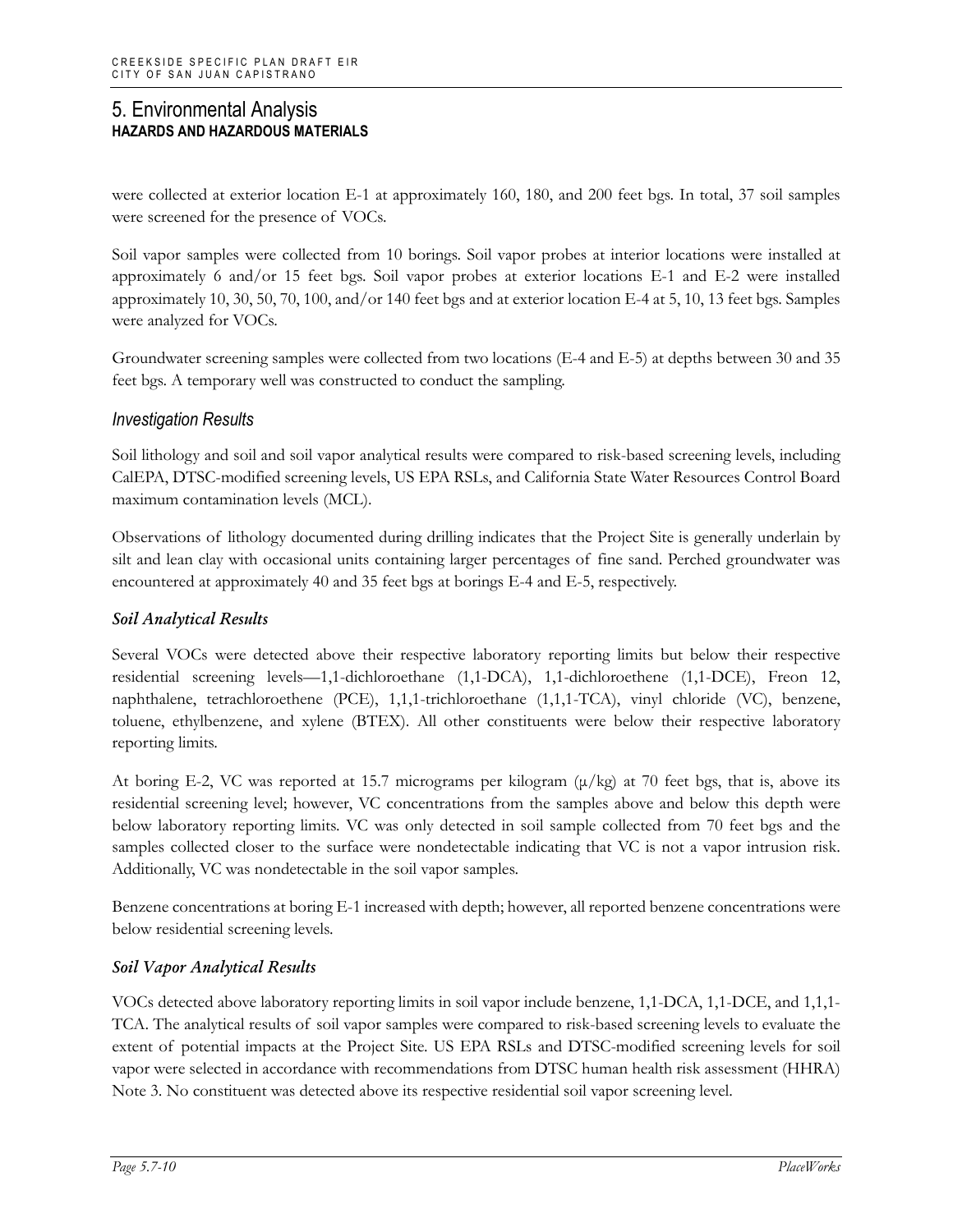#### *Groundwater Analytical Results*

No VOCs were reported above laboratory reporting limits in groundwater except toluene at 1.1 μ/liter. No constituent was detected above its federal or California MCL for drinking water standards.

#### *Conclusion*

Based on the results of the soil and soil vapor sampling, the 2019 Phase II investigation concluded that the Project Site meets residential screening criteria for soil and soil vapor. The 2019 Phase II investigation concluded that estimated health risks were acceptable based on the levels detected at the site.

The groundwater samples collected at the Project Site were from a perched zone. GSI Environmental was unable to collect groundwater samples from regional aquifer, which is likely more than 200 feet bgs. There is no evidence that regional groundwater has been impacted and therefore no impact for future residential use.

## **Revised Supplemental Soil Vapor Sampling, Regional Groundwater Evaluation, and Corrective Action Recommendation Report (Ramboll US Corporation August 2020)**

The result of the GSI's 2019 Phase II investigation described above was submitted to DTSC by Ramboll in a May 2019 report indicating that VOCs present in soil, soil vapor, and groundwater generally were detected at concentrations below unrestricted default screening levels and/or drinking water standards. The May 2019 report indicated that only COC in soil vapor that exceeded unrestricted default screening levels was PCE in a very localized area near the wastewater treatment room, and these PCE detections correspond to the lower end of the risk management range. Therefore, an unrestricted regulatory closure of the Project Site from DTSC was requested by Ramboll.

After its review of the May 2019 report, DTSC requested supplemental soil vapor sampling adjacent to most historical boring locations to confirm the historical soil vapor sampling results obtained in 2013, 2017, 2018, and 2019, and a regional groundwater evaluation. In response to DTSC's request, Ramboll submitted "Proposed Soil Vapor Sampling and Regional Groundwater Evaluation Work Plan" on October 2, 2019 and DTSC approved it in a letter dated October 8, 2019.

The scope of work described in the October 2019 Work Plan was conducted in November 2019, and the results are included in the Supplemental Soil Vapor Sampling, Regional Groundwater Evaluation and Closure Request report dated February 2020 (February 2020 Closure Report). The February 2020 Closure Report was submitted to DTSC and DTSC provided comments to the February 2020 Closure Report in March 2020. A Revised Supplemental Soil Vapor Sampling, Regional Groundwater Evaluation and Corrective Action Recommendation Report was submitted to DTSC in August 2020 (August 2020 Corrective Action Report) in response to the DTSC's comments in March and several meetings that ensued since the March comments. In addition to the results of previous investigation conducted at the Project Site, the August 2020 Corrective Action Report included screening human health risk assessment (SHHRA) for the wastewater treatment area using three attenuation factors (AF of 0.0005, 0.001 and 0.03) and a site-specific human health risk assessment (HHRA) for the Project Site.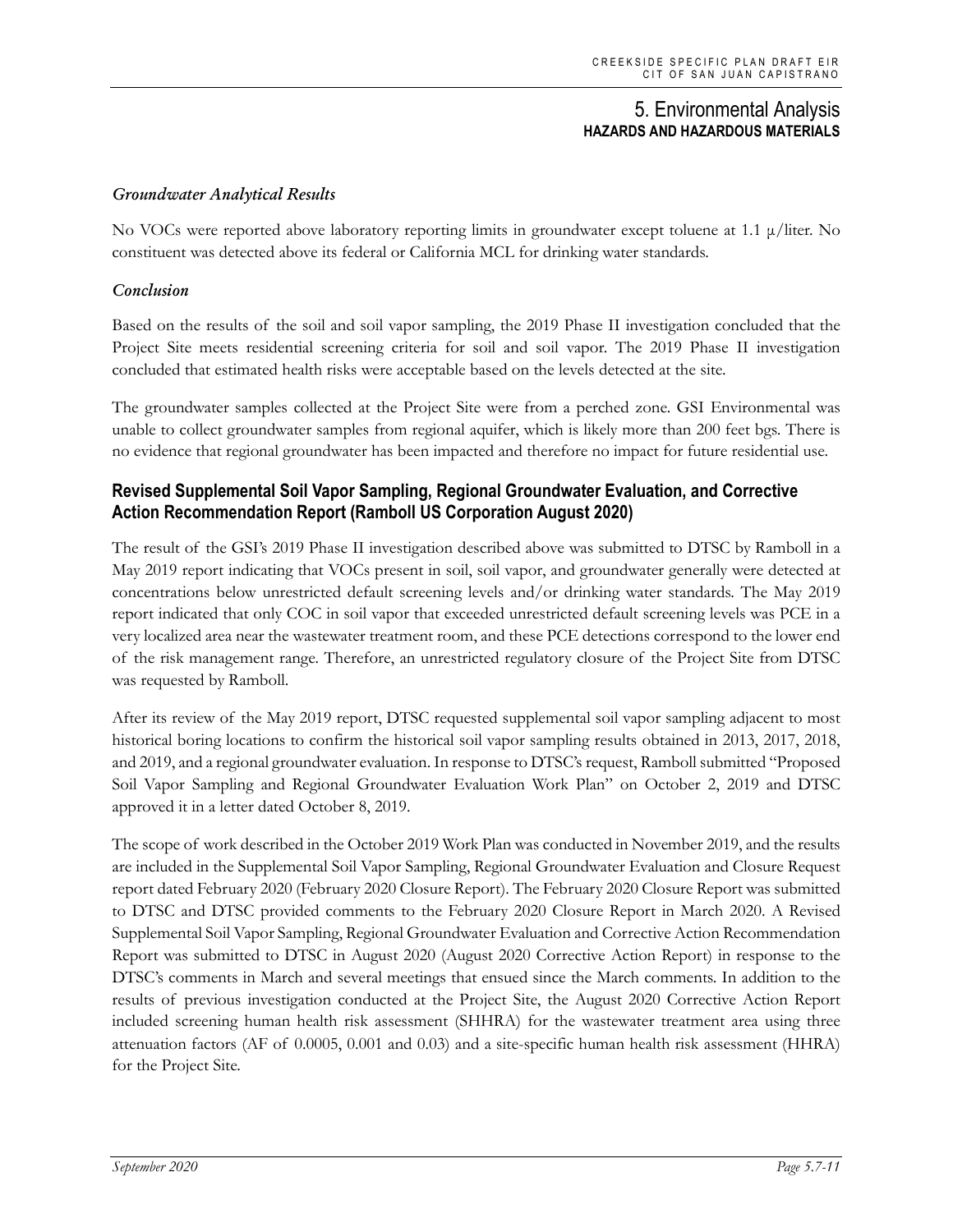### *Human Health Risk Assessment*

The soil vapor data from the previous 2013, 2017, 2018, and 2019 investigations were preliminarily screened against the USEP/DTSC Human and Ecological Risk Office (HERO) unrestricted default screening levels using the 0.001 AF. These screening levels are concentrations of chemicals in indoor air of a residence that the DTSC and USEPA consider to be below default screening levels of concern for risks to human health over a lifetime. The threshold of concern used to develop the screening levels are an excess lifetime cancer risk of one in a million (1E-06) and a hazard quotient (HQ) of 1.0 for non-cancer health effects. The National Contingency Plan (NCP) (40 Code of Federal Regulations [CFR] §300) is commonly cited as the basis for target risk and hazard level. According to the NCP, lifetime incremental cancer risks posted by a site should not exceed one in a million (1E-06) to one hundred in a million (1E-04). Therefore, the lifetime cancer risk of one in a million is considered the low or conservative end of the target risk range.

Per DTSC comments, a SHHRA was conducted to evaluate potential vapor intrusion at the wastewater treatment area. DTSC requested calculation of the total risk and non-risk cancer hazard based on DTSC and USEPA-default attenuation factors appropriate for planned site use, using both two empirical AFs, 0.001 and 0.03 for future resident. In addition, the total cancer risk and non-cancer hazard for future commercial use using the 0.0005 AF was calculated for comparison. The results of the calculations are included in Appendix F to the August 2020 Corrective Action Report (Appendix Fc to the DEIR). Given the site-wide consistent finegrained lithology, a site-specific HHRA rather than using empirical AFs was deemed appropriate. These risk calculations were conducted using the 2017 USEPA Johnson and Ettinger Model (J&E Model) using DTSC's default soil properties for clay. 2013, 2017, 2018, and 2019 soil vapor results were compared to these sitespecific , RBTCs calculated for 5, 10, 15, and 2 feet bgs for both future commercial and future residential uses. The results of the maximum estimated cancer risk and hazard index (HI)results are summarized in Table 5.7-1.

| Residential/Unrestricted<br><b>Scenarios</b> | <b>Cancer Risk</b> | HI    | <b>Commercial Scenarios</b>    | <b>Cancer Risk</b> | нı     |
|----------------------------------------------|--------------------|-------|--------------------------------|--------------------|--------|
| Site-specific AF, 5 ft bgs                   | 4E-06              | 0.07  | Site-specific AF, 5 ft bgs     | 3E-07              | 0.005  |
| Site-specific AF, 10 ft bgs                  | 2E-07              | 0.006 | Site-specific AF, 10 ft bgs    | 2E-08              | 0.0004 |
| Site-specific AF, 15 ft bgs                  | 5E-06              | 0.05  | Site-specific AF, 15 ft bgs    | $1F-07$            | 0.002  |
| Site-specific AF, 25 ft bgs                  | 2E-06              | 0.02  | Site-specific AF, 25 ft bgs    | 9E-08              | 0.001  |
| $AF = 0.001$ , 5 ft bgs                      | 6E-06              | 0.1   | $AF = 0.001$ , 5 ft bgs        | 7F-07              | 0.01   |
| $AF = 0.001$ , $5 - 25$ ft bgs               | $3E-05$            | 0.3   | $AF = 0.001$ , $5 - 25$ ft bgs | 2E-06              | 0.02   |

**Table 5.7-1 Estimated Health Risk and Hazard Index for Unrestricted and Commercial Scenarios**

As shown in Table 5.7-1, based on the site-specific HHRA, the estimated cumulative cancer risks for the vapor intrusion pathway assuming site-specific unrestricted use for 5, 10, 15, and 25 ft bgs ranges from 5E-06 to 2E-07, and the AF of 0.001 at 5 ft bgs is 06E-06. These values are at the lower end of the risk per the NCP 40 CFR Section 300. The estimated cumulative HIs are below the non-cancer threshold of one under all scenarios.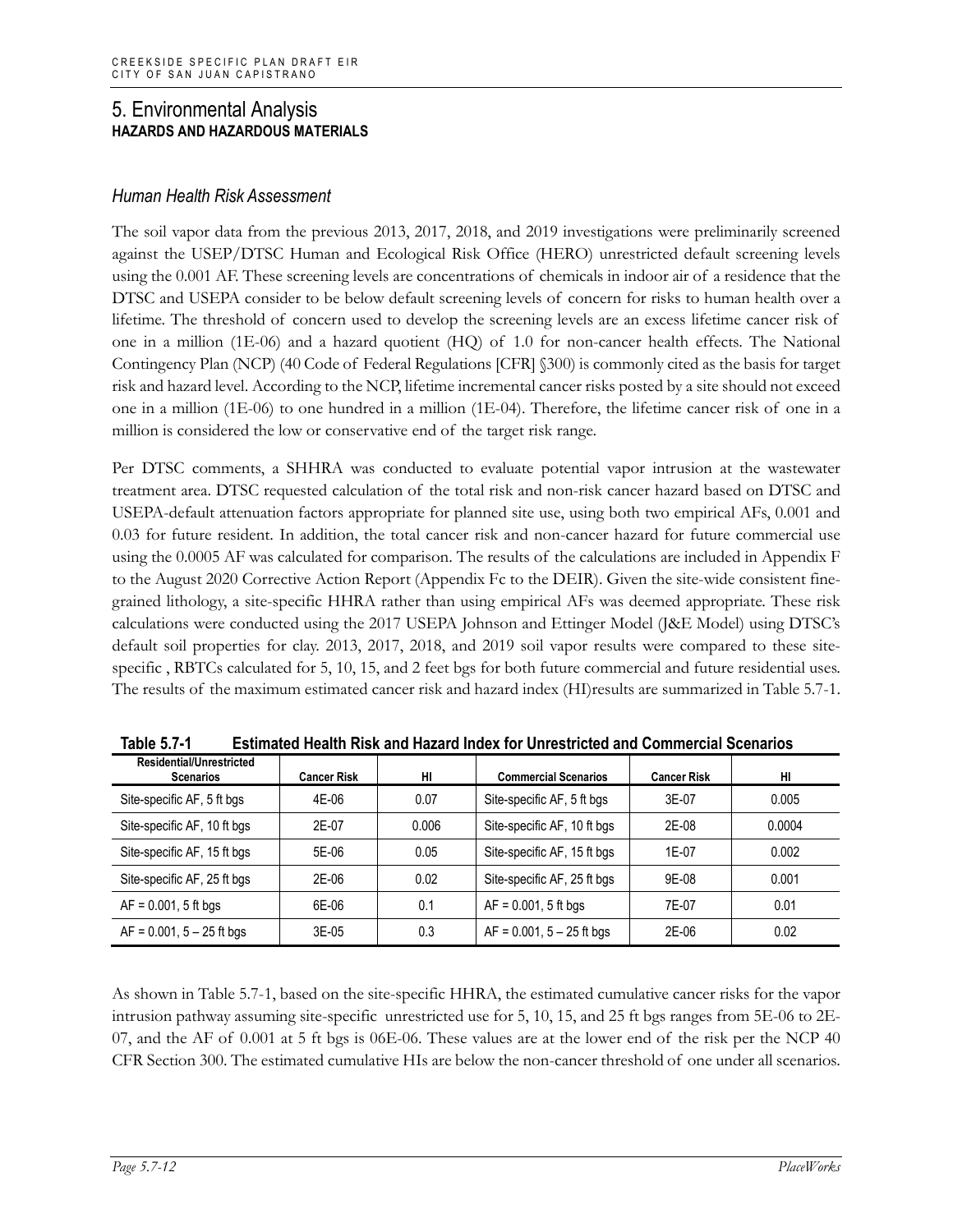# **Groundwater**

Regional groundwater was not encountered at the Project Site to the maximum depth explored of 201.5 feet bgs. An area of perched groundwater was encountered downgradient (south) of the building and the only VOC detected in perched groundwater was a trace concentration of toluene in boring E-4. Toluene was not detected in soil vapor samples obtained at E-4 at 5,10, or 13 feet bgs. No VOCs were detected in groundwater obtained from boing E-5, downgradient of boring E-4, indicating that either the occurrence of toluene at E-4 is limited in extent or anomalous.

### **Conclusion**

The August 2020 Corrective Action Report demonstrated that results of the previous subsurface investigations conducted in 2013, 2017, 2018, and 2019 confirm that soil generally is not impacted at concentrations above applicable unrestricted DTSC-modified and/or USEPA RSLs. Of the VOCs detected in soil vapor, PCE was detected at the highest concentrations and these higher concentrations were localized to a small area in the wastewater treatment room. The soil vapor results indicate that the risk associated with the wastewater treatment room and across the site correspond to a lifetime incremental cancer risk of four in a million (4E-06) at 5 ft bgs and six in a million (6E-06) using an AF of 0.001 at 5 ft (see Table 5.7-1), and a HI of less than 1, which is considered in the lower end of target risk and hazard level.

The only VOC detected from groundwater was toluene from a localized perched groundwater, and it did not exceed its California MCL. As perched groundwater is not impacted, and the Capistrano Formation underlying the site does not readily store or transmit groundwater, and there is no evidence regional groundwater underlies the site, the groundwater pathway does not present an environmental concern.

Therefore, the August 2020 Corrective Action Report concluded that with the recommended Land Use Covenant (LUC), significant environmental concern relative to the planned residential development would be reduced to a manageable level. DTSC is currently reviewing the report and the case closure status is still pending.

#### **Department of Toxic Substances Control EnviroStor Database**

The California Department of Toxic Substances Control (DTSC) Envirostor Database search lists the Project Site with an active clean-up status (DTSC 2020). The DTSC lists completed activities for the Project Site that show Supplemental Site Work Plan approval letter dated October 8, 2019 from DTSC as the latest activity and it shows a Supplemental Site Investigation Report as a currently scheduled activity with a due date of November 27, 2020. However, a Supplemental Soil Vapor Sampling, Regional Groundwater Evaluation and Closure Request, dated February 2020, as described above, has been prepared since the October 8, 2019 Work Plan approval letter from DTSC. The February 2020 investigation has not been uploaded to EnviroStor database and DTSC has not closed the site pending results of the February 2020 report.

# **Emergency Response**

The City of San Juan Capistrano maintains a comprehensive Emergency Management Program to respond to major emergencies (San Juan Capistrano 2020a). Rancho Viejo Road is identified in the City's Emergency Management Program as an evacuation route (San Juan Capistrano 2020b).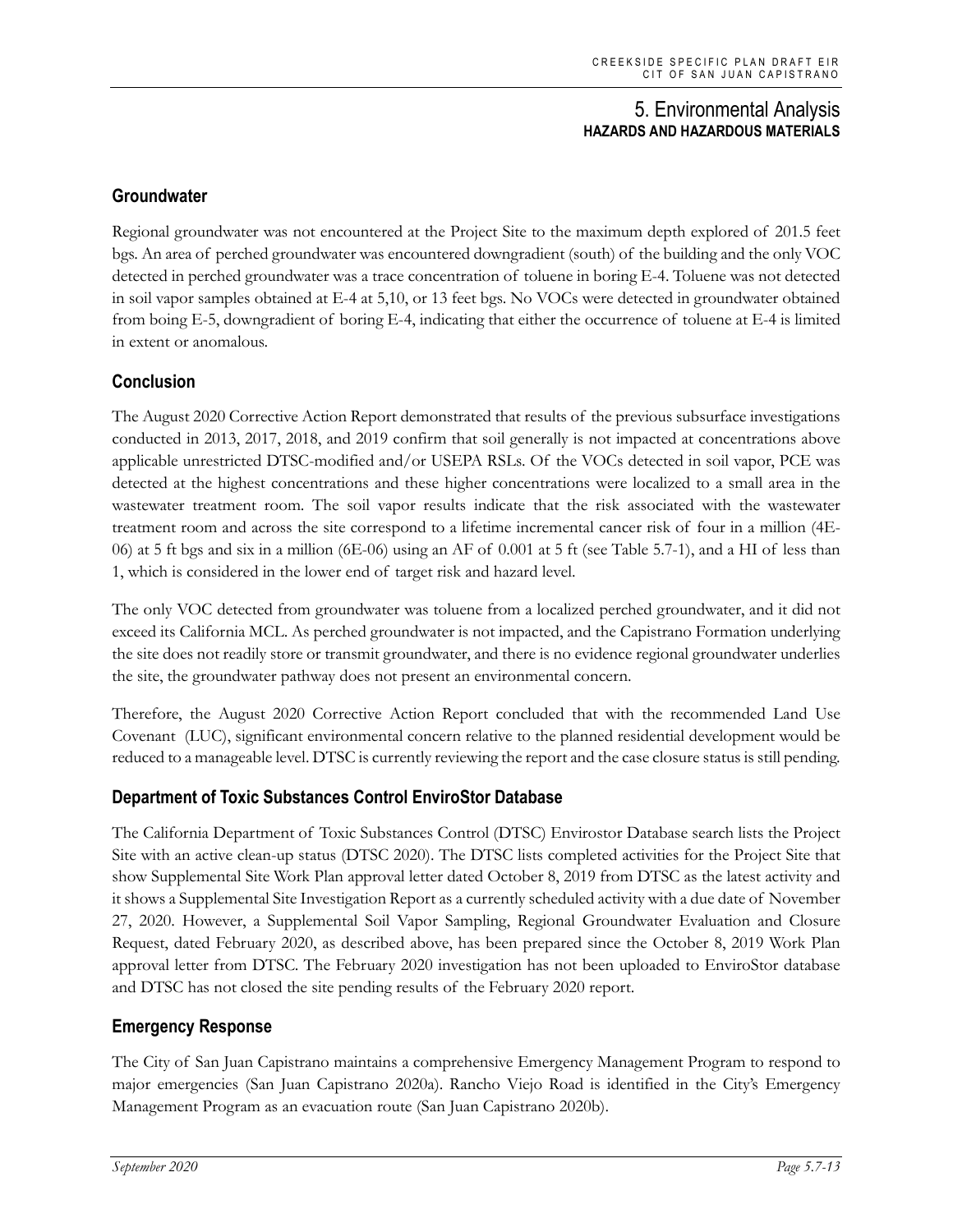# **5.7.2 Thresholds of Significance**

According to Appendix G of the CEQA Guidelines, a project would normally have a significant effect on the environment if the project would:

- H-1 Create a significant hazard to the public or the environment through the routine transport, use, or disposal of hazardous materials.
- H-2 Create a significant hazard to the public or the environment through reasonably foreseeable upset and accident conditions involving the release of hazardous materials into the environment.
- H-3 Emit hazardous emissions or handle hazardous or acutely hazardous materials, substance, or waste within one-quarter mile of an existing or proposed school.
- H-4 Be located on a site which is included on a list of hazardous materials compiled pursuant to Government Code Section 65962.5 and, as a result, would create a significant hazard to the public or the environment.
- H-5 For a project located within an airport land use plan or, where such a plan has not been adopted, within two miles of a public airport or public use airport, would result in a safety hazard or excessive noise for people residing or working in the project area.
- H-6 Impair implementation of or physically interfere with an adopted emergency response plan or emergency evacuation plan.
- H-7 Expose people or structures, either directly or indirectly, to a significant risk of loss, injury, or death involving wildland fires.

The Initial Study, included as Appendix A, substantiates that impacts associated with the following thresholds would be less than significant:

- Threshold H-1
- Threshold H-5
- Threshold H-7

These impacts will not be addressed in the following analysis.

# **5.7.3 Plans, Programs, and Policies**

PPP H-1 Any project-related hazardous materials and hazardous wastes will be transported to and/or from the Project Site in compliance with any applicable state and federal requirements, including the US Department of Transportation regulations listed in the Code of Federal Regulations (Title 49, Hazardous Materials Transportation Act); California Department of Transportation standards; and the California Occupational Safety and Health Administration standards.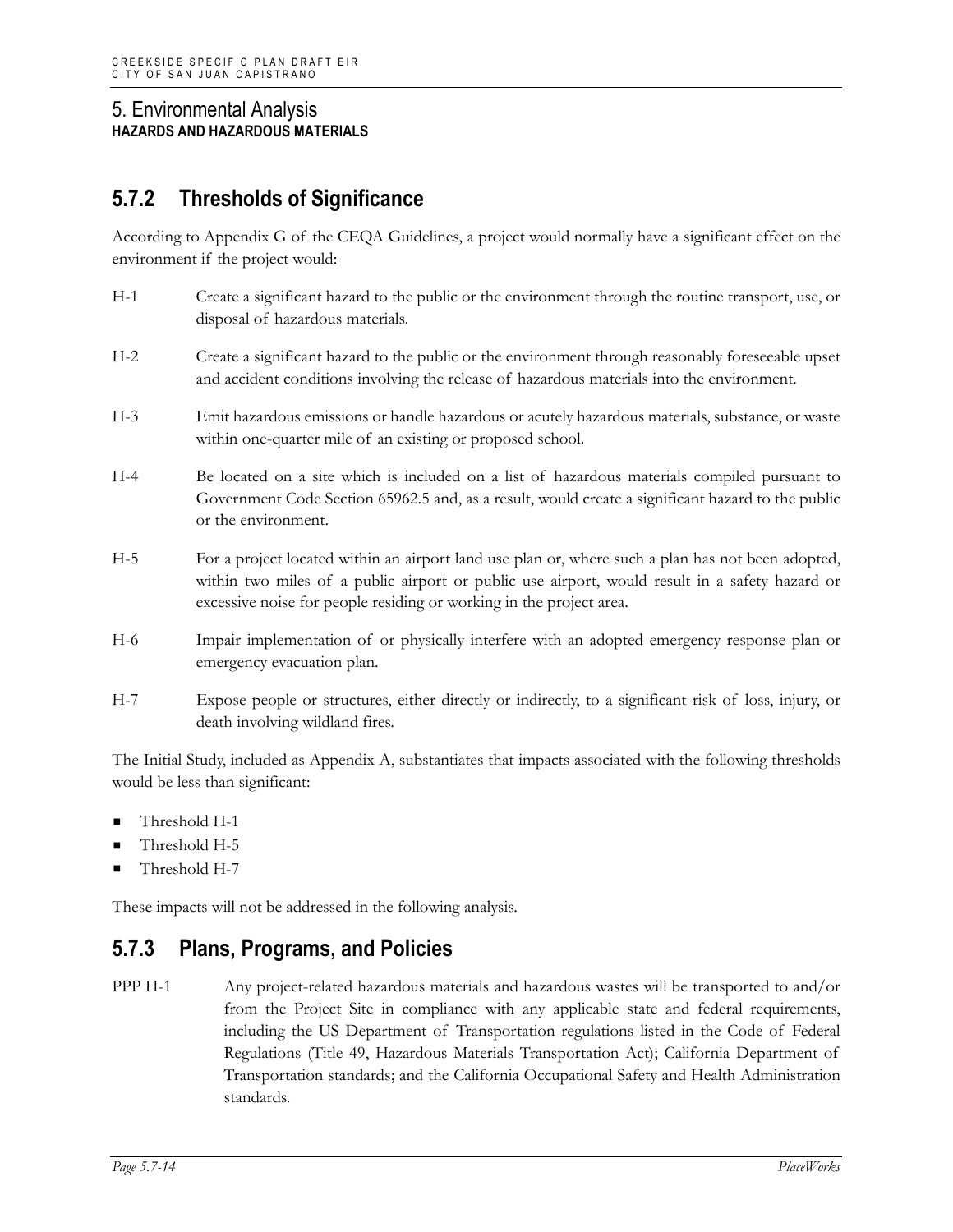- PPP H-2 Any project-related hazardous waste generation, transportation, treatment, storage, and disposal will be conducted in compliance with Subtitle C of the Resource Conservation and Recovery Act (Code of Federal Regulations, Title 40, Part 263), including the management of nonhazardous solid wastes. The Proposed Project will be designed and constructed in accordance with the regulations of the Orange County Environmental Health Department, which serves as the designated Certified Unified Program Agency and which implements state and federal regulations for the following programs: (1) Hazardous Waste Generator Program, (2) Hazardous Materials Release Response Plans and Inventory Program, (3) California Accidental Release Prevention, (4) Aboveground Storage Tank Program, and (5) Underground Storage Tank Program.
- PPP H-3 A comprehensive asbestos and lead-based paint survey shall be conducted at the Project Site. Any project-related demolition activities that have the potential to expose construction workers and/or the public to asbestos-containing materials or lead-based paint will be conducted in accordance with applicable regulations, including, but not limited to:
	- South Coast Air Quality Management District's Rule 1403
	- California Health and Safety Code (Section 39650 et seq.)
	- Cal OSHA Administration regulations (8 CCR Section 1529 [Asbestos] and Section 1532.1 [Lead])
	- Code of Federal Regulations (Title 40, Part 61 [asbestos], Title 40, Part 763 [asbestos], Title 40, Part 745 (lead), and Title 29, Part 1926 [asbestos and lead])
	- EPA's Lead Renovation, Repair and Painting Program Rules and Residential Lead-Based Paint Disclosure Program
	- Sections 402/404 and 403, and Title IV of the Toxic Substances Control Act
- PPP H-4 The removal of other hazardous materials, such as polychlorinated biphenyls (PCBs), mercury-containing light ballast, and mold, will be completed in accordance with applicable regulations pursuant to 40 CFR 761 (PCBs), 40 CFR 273 (mercury-containing light ballast), and 29 CFR 1926 (molds) by workers with the hazardous waste operations and emergency response (HAZWOPER) training, as outlined in 29 CFR 1910.120 and 8 CCR 5192.
- PPP H-5 Any project-related new construction, excavations, and/or new utility lines within 10 feet or crossing existing high-pressure pipelines, natural gas/petroleum pipelines, or electrical lines greater than 60,000 volts will be designed and constructed in accordance with the California Code of Regulations (Title 8, Section 1541).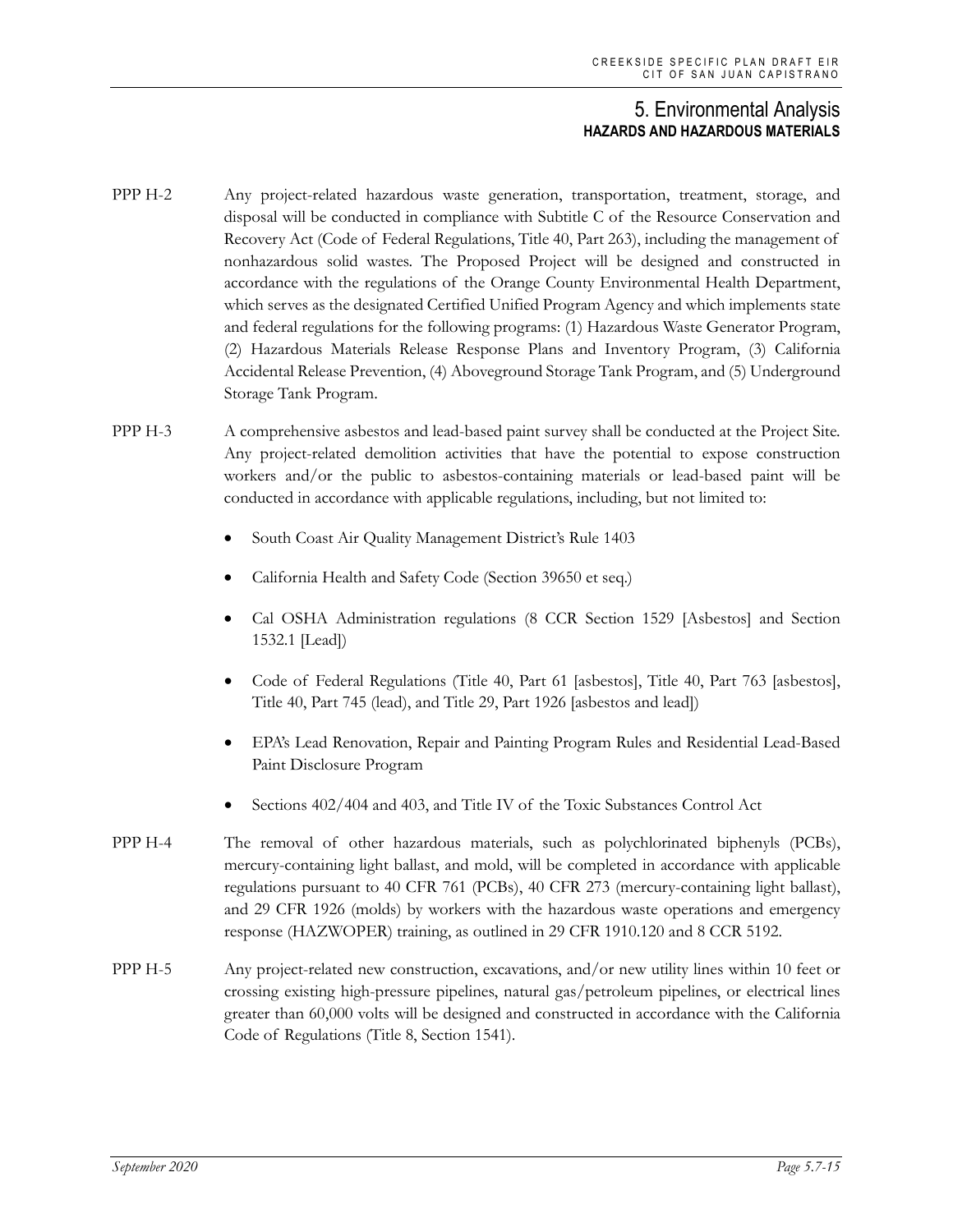# **5.7.4 Environmental Impacts**

# **5.7.4.1 IMPACT ANALYSIS**

The following impact analysis addresses thresholds of significance for which the Initial Study disclosed potentially significant impacts. The applicable thresholds are identified in brackets after the impact statement.

#### **IMPACT 5.7-1: The Proposed Project could create a significant hazard to environment through reasonably foreseeable upset and accident conditions involving the release of hazardous materials into the environment; but would not emit hazardous emissions or handle hazardous or acutely hazardous materials, substance, or waste within one-quarter mile of an existing or proposed school. [Thresholds H-2 and H-3]**

By the time that Meggitt vacated the Project Site, all processing equipment was cleaned and removed, and hazardous materials and wastes were removed. Since completion of closure activities, a number of soil, soil vapor, and groundwater investigations were completed and reports were prepared as summarized in Section 5.7.1.2 *Existing Conditions*.

The 2013 Phase I ESA found that the historical operations at the Project Site and the potentially impacted soil adjacent to an air compressor enclosure represented recognized environmental conditions (RECs). A subsurface investigation at the Project Site was recommended and completed in 2013. The 2015 report by Ramboll Environ summarizes the findings and concludes that impacts do not appear to be significant. All detected concentrations of VOCs, TPH, and metals were below applicable regulatory thresholds, with the exceptions of 1) chloroform in soil gas, which was detected in one sample at a concentration that exceeded the applicable residential land use threshold but was below the applicable commercial/industrial land use threshold, and 2) arsenic in soil, which was detected at concentrations within typical background concentrations of arsenic in native California soils. In addition, in the two areas of the site where slightly elevated concentrations of lead and TPH were detected in soil, soils were excavated as a conservative measure. Following limited soil removal activities in the two areas where slightly elevated concentrations of lead and TPH were detected in soil, TPH concentrations in soil did not exceed OCHCA screening thresholds, and lead concentrations did not exceed the US EPA RSL threshold of 80 mg/kg for residential property. Based on the findings of the closure report, the Phase I ESA, and the results of the subsurface investigation, closure of the PBR unit has been completed, and impacts to the subsurface at the site were not at concentrations that would require further investigation and/or remediation.

The 2019 Phase II tested for VOCs in soil, soil vapor, and groundwater. The 2019 Phase II investigation concluded that the Project Site meets residential screening criteria for soil and soil vapor. With regard to groundwater, no constituent was detected above its federal or California MCL for drinking water standards.

The latest report "Revised Supplemental Soil Vapor Sampling, Regional Groundwater Evaluation and Corrective Action Recommendation Report" was completed in August 2020 and submitted to DTSC. The August 2020 Corrective Action Report incorporated the previous 2013, 2017, 2018, and 2019 subsurface investigations performed at the Project Site and confirmed that soil generally is not impacted at concentrations above applicable unrestricted DTSC-modified and/or USEPA RSLs. And although some VOCs (PCE, 1,1-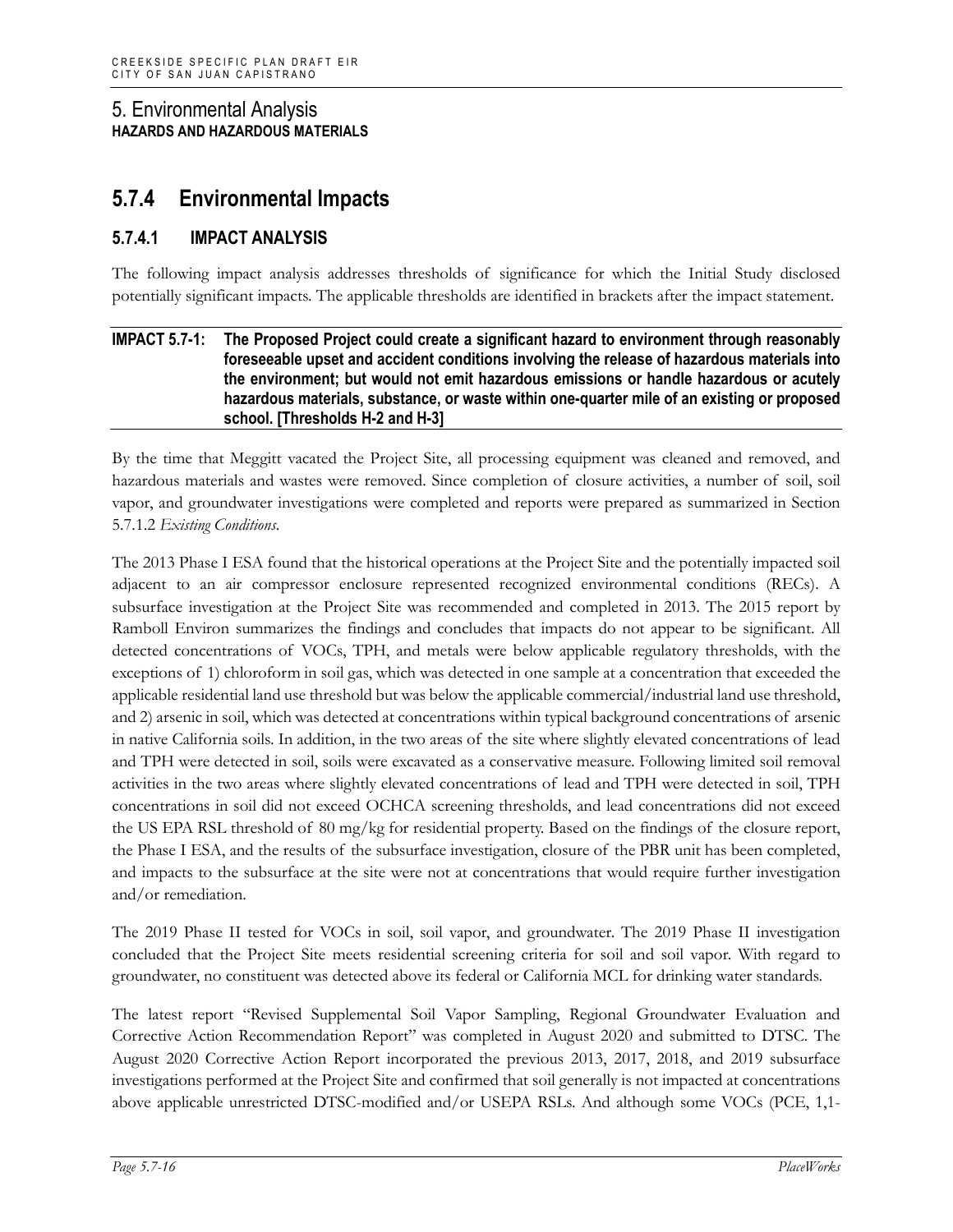DCA, and 1,4 dioxane) from soil vapor exceeded the unrestricted default screening level (0.001 AF), the detected VOCs do not exceed their respective RBTCs at any of the calculated depth under a future residential scenario. And as shown in Table 5.7-1, site-specific HHRA results indicate that the risk associated with the wastewater treatment room and across the site correspond to a lifetime incremental cancer risk of approximately four in a million (4E-06) at 5 ft bgs and six in a million (6E-06) using an AF of 0.001 at 5ft bgs, and a HI of less than 1 for residential, in the lower end of DTSC's risk management range. Therefore, the August 2020 Corrective Action Report determined that the Project Site does not present a significant environmental concern with respect to future planned residential land use provided that appropriate management measures are implemented. The August 2020 Corrective Action Report included two action alternatives as described below, and recommended a Land Use Covenant (LUC) as the recommended corrective action to manage the risk for the Project Site:

**Land Use Covenant:** Execute a Land Use Covenant (LUC) as an administrative control to limit future site use to uses that do not present an unacceptable health risk. A draft LUC is included in Appendix A to the August 2020 Corrective Action Report (Appendix Fc to the DEIR).

**Soil Excavation in Wastewater Treatment Room:** Excavate soil to 30 feet bgs to address exceedances of unrestricted SLs in soil vapor. Will involve building sanitation, demolition, and stabilization; concrete removal; soil removal via large diameter augers or excavators; offsite transport of impacted soil for disposal; backfilling the excavation and resurfacing.

At this time, the DTSC has not approved the recommended LUC as a corrective measure and the case is still open.

# **Construction**

Construction activities would involve demolition, grading, and construction of new buildings. Additionally, potentially hazardous materials used during construction include substances such as paints, sealants, solvents, adhesives, cleaners, and diesel fuel. There is potential for these materials to spill or to create hazardous conditions. However, the materials used would not be in such quantities or stored in such a manner as to pose a significant safety hazard. These activities would also be short term or one time in nature and would cease upon completion of the Proposed Project's construction phase. Project construction workers would be trained in safe handling and hazardous materials use.

To prevent hazardous conditions, existing local, state, and federal laws are to be enforced at the construction sites. For example, compliance with existing regulations would ensure that construction workers and the general public are not exposed to any risks related to hazardous materials during demolition and construction activities. Cal/OSHA has regulations concerning the use of hazardous materials, including requirements for safety training, exposure warnings, availability of safety equipment, and preparation of emergency action/prevention plans. For example, all spills or leakage of petroleum products during construction activities are required to be immediately contained, the hazardous material identified, and the material remediated in compliance with applicable state and local regulations for the cleanup and disposal of that contaminant. All contaminated waste encountered would be required to be collected and disposed of at an appropriately licensed disposal or treatment facility.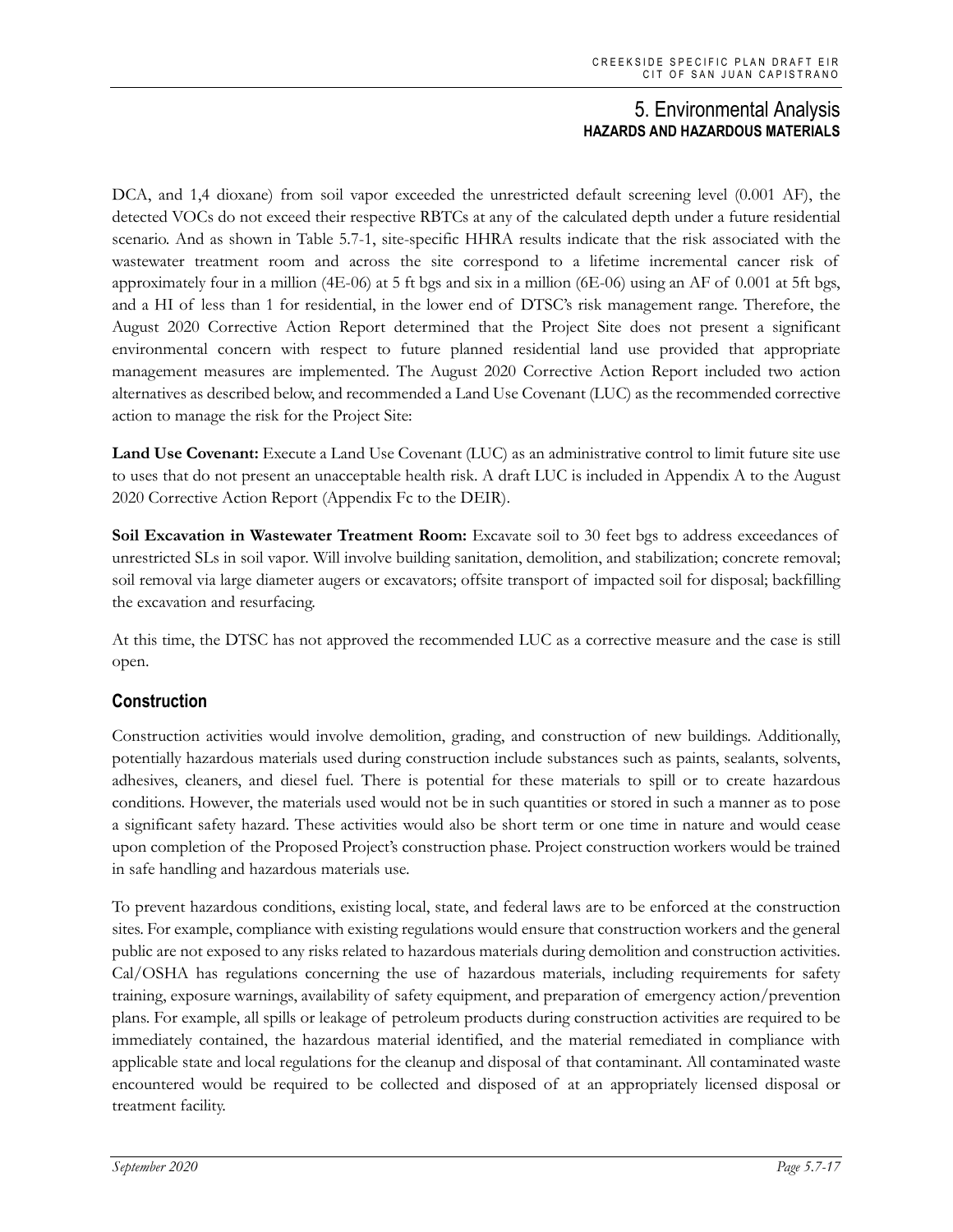The August 2020 Corrective Action Report found that potential soil vapor risks that exceed the unrestricted default screening level (0.001 AF) are generally limited to the wastewater treatment room area and that the risks are in the lower end of DTSC's risk management range for residential land use and do not exceed the commercial land use screening level. The risk management measure applies to residential occupancy only and the Proposed Project would not result in potentially significant impact from onsite soil during construction.

There is a likelihood that asbestos is present since the southern portion of the main building was constructed in 1973, before asbestos was generally phased out of use. Additionally, lead-based paint and PCB caulk may have been used in building materials. Demolition of the existing buildings has the potential to expose and disturb asbestos, lead-based paint, and PCBs. Abatement of all hazardous materials encountered during building demolition would be required to comply with the applicable laws and regulations (refer to PPP H-4 and PPP H-5).

Compliance with PPP H-1 through PPP H-5 would ensure that handling and disposal of hazardous materials during construction would comply with existing regulation and would not pose a risk to the environment or persons at schools within 0.25 mile of the site.

# **Operation**

Operation of the Proposed Project would involve the use of small amounts of hazardous materials, such as cleansers, greases, pesticides, and oils for cleaning and maintenance purposes typical of residential communities. The use, storage, transport, and disposal of hazardous materials would be governed by existing regulations of several agencies, including the USEPA, US Department of Transportation, Cal/OSHA, and the OCEHD. Compliance with applicable laws and regulations governing the use, storage, transportation, and disposal of hazardous materials would ensure that all potentially hazardous materials are used and handled in an appropriate manner and would minimize the potential for safety impacts.

The August 2020 Corrective Action Report concluded that low concentrations of VOC (PCE, 1,1-DCA, and 1,4 dioxane) that exceed the applicable residential land use threshold level were found in the soil vapor in the wastewater treatment room area. Therefore, it was recommended that the risk be managed either through a LUC or by excavating the area soil to 30 feet bgs. The report selected a LUC to reduce potential impacts to future residential occupants for the following reasons: 1) the LUC is effective and protective in that it limits site use to those uses that do not present an unacceptable health risk; 2) the site-specific HHRA and SHHRA demonstrate that the site, as is, does not present an unacceptable health risk; 3) the excavation alternative is more invasive and will take longer time to implement, which itself could create additional environmental impacts; and 4) the excavation would only provide a limited incremental health risk benefit that reduces cumulative cancer risk from 2E-06 to less than 1E-06. Development of the Project Site as proposed would result in potential hazardous materials impact to future resident without implanting one of the two recommended corrective action.

JSerra Catholic High School is approximately 0.1 mile west of the Project Site beyond I-5. The next closest school to the Project Site is Saddleback Valley Christian School at 26333 Oso Road (approximately 0.4 mile west of the Project Site).The Proposed Project would not include industrial land uses that could emit toxic air contaminants that could be hazardous to persons at schools within one-quarter mile of the site. As stated above,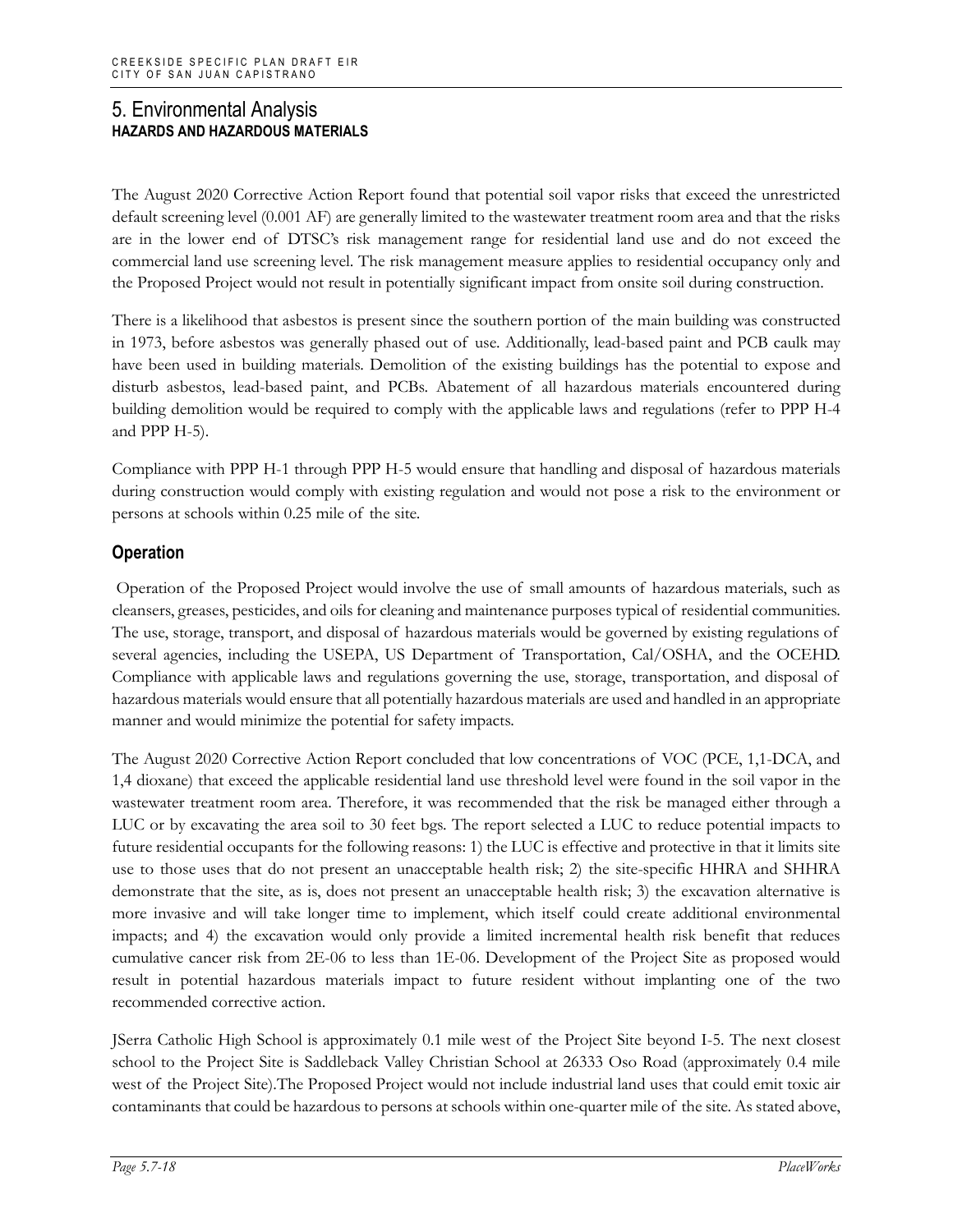the proposed development of residential uses would use relatively small amounts of hazardous materials and would be required to comply with state and local hazardous materials regulations.

#### *Level of Significance Before Mitigation:* Potentially Significant.

#### **IMPACT 5.7-2: The Project Site is on a list of hazardous materials sites. [Threshold H-4]**

The Project Site has been listed on the DTSC's Envirostor database as an active cleanup status as of January 14, 2016. In 2015, Meggitt Inc. (former owner of the site) submitted a Phase I, Phase II, and Hazardous Waste Tank System Closure Certification Report as current conditions reports to DTSC. DTSC provided comments on these reports. Meggitt agreed to submit a work plan to address data gaps identified in DTSC comments. A Soil and Soil Vapor report (dated February 7, 2018) was submitted to DTSC, which only considered commercial screening levels. In April 2018, DTSC requested additional work, and a work plan was submitted for soil vapor and groundwater evaluation in October 2019. DTSC did a site visit to observe fieldwork on November 15, 2019. Results for the unrestricted end point based on the field work conducted in November 2019 were submitted to DTSC in the February 2020 Site Closure report. DTSC provided comments for the February 2020 report on March 27, 2020, and also conducted conference calls on May 6, 2020, May 29, June 24, and July 29 to discuss the comments and a path to regulatory closure status. Based on various site investigations and field work and comments from DTSC, the August 2020 Corrective Action Report was prepared and submitted to DTSC. DTSC has not yet commented on the report and the case is still active. The Proposed Project is required to obtain a case closure status from DTSC prior to obtaining a building permit.

The project applicant is required to comply with the corrective action measures as approved by DTSC to ensure that impacts from onsite hazardous materials are reduced to a less than significant level, and the case is closed.

#### *Level of Significance Before Mitigation:* Potentially Significant.

#### **Impact 5.7-3: Project development would not affect the implementation of an emergency responder or evacuation plan. [Threshold H-6]**

The development of residential units at the Project Site would increase persons at the Project Site and increase the volume of vehicles entering and leaving the Project Site. Rancho Viejo Road is an identified evacuation route that borders the Project Site to the west. Rancho Viejo Road provides access out of San Juan Capistrano northbound and provides access to I-5, which is also identified as an evacuation route in both north and south directions. The traffic study prepared for the Proposed Project (see Appendix I) indicates that satisfactory levels of service will be maintained at project buildout. Therefore, traffic from the project would not interfere with emergency responder times or evacuation routes.

Construction of the Proposed Project may temporarily divert traffic along Rancho Viejo Road with the required realignment of Rancho Viejo Road adjacent to the Project Site. Temporary traffic diversion and impacts to the roadway would be coordinated with the City and applicable emergency response agencies to ensure adequate access along Rancho Viejo Road during construction of the project. Additionally, truck haul routes would be approved by the City.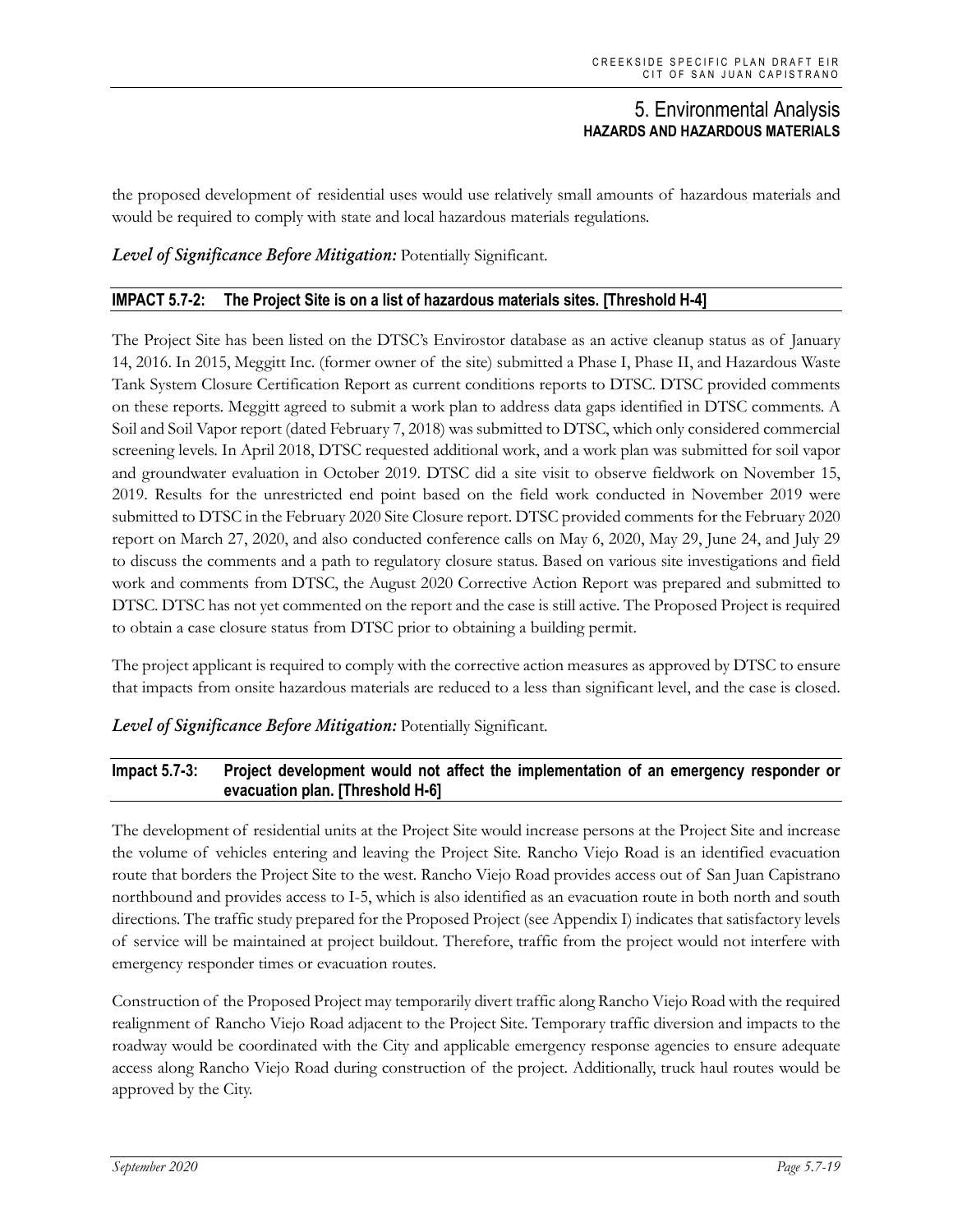*Level of Significance Before Mitigation:* Less than Significant.

# **5.7.5 Cumulative Impacts**

Past, existing, and planned development in the city could pose risks to public health and safety as they relate to the handling, use, and storage of hazardous materials and wastes. The Proposed Project and other development in the project vicinity could increase these risks if they are not remediated and/or managed properly in accordance with applicable regulations. Compliance with applicable regulations related to public health and safety and hazardous materials would ensure that impacts are reduced to a less than significant level, individually and cumulatively.

Other projects in San Juan Capistrano would be required to prepare assessments for hazardous materials, such as lead-based paint, asbestos-containing materials, and other contamination from past uses and/or releases. Cleanup of hazardous materials in soil, soil vapor, and/or groundwater to regulatory cleanup levels for relevant types of land uses would be required in compliance with applicable federal, state, and regional regulations, as listed in Section 5.7.1.1. Therefore, the use, storage, transport, and disposal of hazardous materials by construction and operation of other projects would result in site-specific impacts and would be reduced to a less than significant level. Combined with the Proposed Project, impacts would not be cumulatively considerable.

# **5.7.6 Level of Significance Before Mitigation**

Upon implementation of regulatory requirements (PPP H-1 through PPP H-5), the following impacts would be less than significant: 5.7-1 and 5.7-3. Without mitigation, this impact would be **potentially significant**:

- **Impact 5.7-1:** The Project Site contains hazardous materials in the soil beneath the wastewater treatment room that exceed the residential land use threshold level.
- **Impact 5.7-2:** The Project Site is listed as an active site on EnviroStor database.

# **5.7.7 Mitigation Measures**

# **Impacts 5.7-1 and 5.7-2**

HAZ-1 Prior to the issuance of the first building permit, the project applicant shall submit a written proof to the City of San Juan Capistrano from the California Department of Toxic Substances Control (DTSC) confirming a Land Use Covenant (LUC) is acceptable to manage the potential exposure to low concentrations of volatile organic compounds (VOCs) found in the soil for residential land uses.

> A draft LUC is included in Appendix A to the "Revised Supplemental Soil Vapor Sampling, Regional Groundwater Evaluation, and Corrective Action Recommendation Report" dated August 2020 by Ramboll (Appendix Fc to the DEIR). The key land use restrictions included in the LUC are as follows: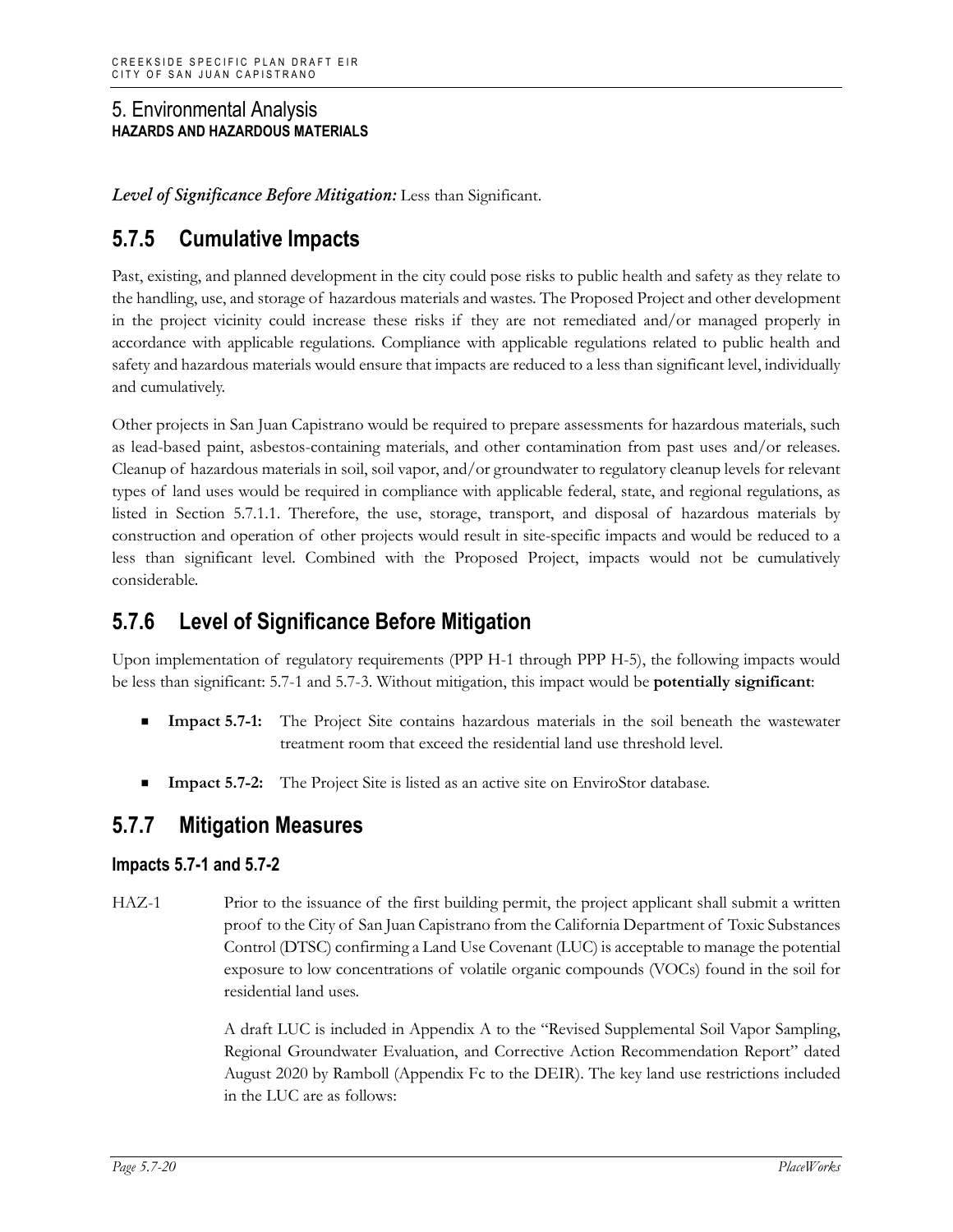- The property shall not be used for a) a hospital for humans; 2) a public or private school for persons under 18 years of age; 3) a day care center for children.
- No structures intended for residential occupancy may be built on the property without an engineered vapor mitigation system approved by DTSC except where it can be shown through additional evaluation approved by DTSC that there is no unacceptable risk to human health via the vapor intrusion pathway.
- No activities that will disturb the soil shall be allowed at the property without a soil management plan pre-approved by DTSC in writing.
- Any soil brought to the surface by grading, excavation, trenching, or backfilling shall be managed in accordance with all applicable provisions of state and federal law.
- Extraction or removal of groundwater without a groundwater management plan preapproved by DTSC in writing shall be prohibited.
- Activity that may alter, interfere with, or otherwise affect the integrity or effectiveness of, or the access to , any investigative, remedial, monitoring, operation or maintenance system required for the project without prior written approval of DTSC shall be prohibited.

# **5.7.8 Level of Significance After Mitigation**

Impact 5.7-3 is less than significant prior to mitigation. With the incorporation of Mitigation Measure HAZ-1, the potential exposure to residual concentrations of VOC present at the Project Site for residential occupants would be reduced to a less than significant level. Impact 5.7-1 and 5.7-2 would be less than significant. Significant and unavoidable impact would not occur.

# **5.7.9 References**

- Department of Toxic Substances Control (DTSC). 2020, July 23 (accessed). EnviroStor, Meggitt (Orange County) Inc./Former Endevco Corporation (71004113). https://www.envirostor.dtsc.ca.gov/public/profile\_report?global\_id=71004113
- GSI Environmental. 2019, March 26. Memorandum Re: Results of Limited Phase II Screening Investigation, Property Located at 30700 Rancho Viejo Road, San Juan Capistrano, California.
- Ramboll Environ. 2015, December 15.Closure Activities and Subsurface Investigation Results Former Meggitt (Orange County) Inc., Endevco Facility 30700 Rancho Viejo Road, San Juan Capistrano, California.
- Ramboll US Corporation. 2018, February 7. Soil and Soil Vapor Investigation Report, 30700 Rancho Viejo Road, San Juan Capistrano, California.
- Ramboll US Corporation. 2020a, February. Supplemental Soil Vapor Sampling, Regional Groundwater Evaluation and Closure Request, 30700 Rancho Viejo Road, San Juan Capistrano, California.